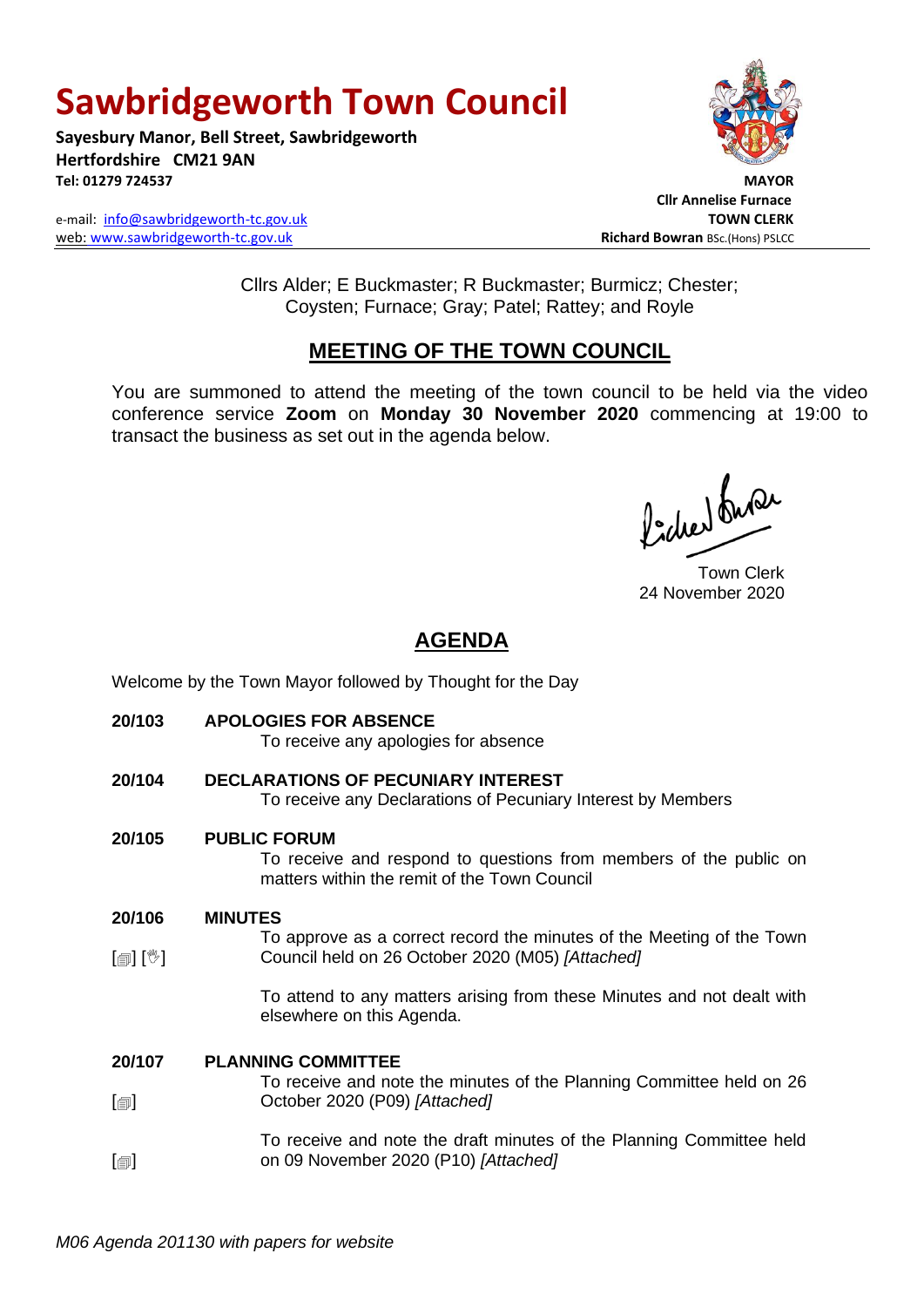#### **20/108 ECONOMIC DEVELOPMENT AND STAP COMMITTEE**

 $\lceil$  $\blacksquare$ To receive and note the minutes of the Economic Development and STAP Committee on 19 October 2020 (E02A) *[Attached]*

 $[\blacksquare]$ To receive and note the draft minutes of the Economic Development and STAP Committee on 09 November 2020 (E03) *[Attached]*

#### **20/109 ECO-AUDIT WORKING PARTY**

 $\lceil$  $\blacksquare$ To receive and note the notes of the Eco-Audit Working Party held on 02 November 2020. *[Attached]*

#### **20/110 MAYOR'S CORRESPONDENCE/COMMUNICATIONS**

To receive Mayor's report

#### **20/111 APPOINTMENT OF TOWN CLERK**

To approve the recommendation of the Appointments and Appraisals sub-committee, that following an interview process on 20 November 2020, to appoint a new Town Clerk with effect from 01 January 2021.

#### **20/112 REPRESENTATIVES REPORTS**

To receive representatives reports from:

- County Councillor E Buckmaster
- District Councillor Alder (to follow)
- District Councillor R Buckmaster
- District Councillor Burmicz
- Hertfordshire Police
- Other Representatives Cllr Royle - Footpaths; Schools; Town Twinning;

Cllr R Buckmaster *– RHSO; SYPRC*

#### **20/113 OFFICERS REPORTS**

 $\lceil$  $\blacksquare$ 

To receive Town Clerk's report for the month of November 2020 *[Attached]*

#### **20/114 DEVOLUTION AND RECOVERY**

To provide an update on the Government proposals, which is delayed from publication scheduled to be in a White Paper in September, to force through a reorganisation of local government

#### **20/115 TOWN BRANDING**

To note and approve the recommendations of the ED&STAP Committee for establishing a brand image for the town.

#### **20/116 PISHIOBURY PARK**

To review progress on the application for Pishiobury Park to become a Local Nature Reserve.

#### **20/117 EASTERN AREA GROWTH AND TRANSPORT PLAN.**

To consider the town council's response to the EATP put forward by Herts CC. Main considerations for Sawbridgeworth are the installation of a bicycle rack in Bell Street and the provision of cycle ways and footways in West Road.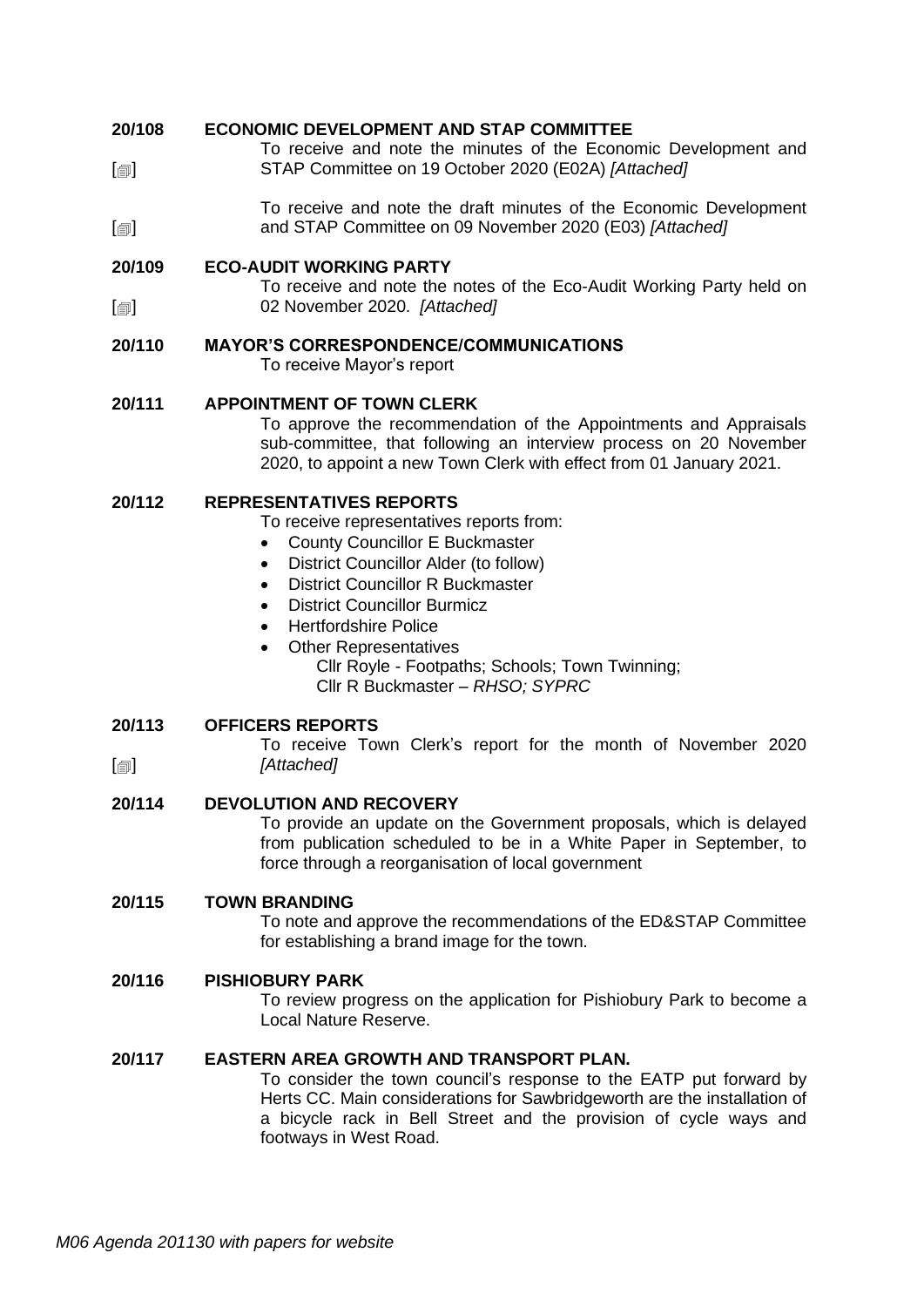### **20/118 DEPOSIT & CONSULTATION DOCUMENTS**

To note receipt of any Documents for Noting and Consultation

- EGTP Eastern Area Growth and Transport Plan consultation closes 31 January 2021
- **20/119 FINANCIAL REPORT** To note the current Financial Report
- **20/120 ACCOUNTS FOR PAYMENT** To note and approve accounts for payment
- **20/121 ITEMS FOR FUTURE AGENDAS** To note any items for future agendas

### **Members of the Public and the Press are cordially invited to attend all meetings of the Council and its Committees.**

### **Join Zoom Meeting**

<https://us02web.zoom.us/j/88419419156?pwd=OVlMMGd1ckhScHBiV0t1dThma1haZz09>

Meeting ID: 884 1941 9156 Passcode: 356083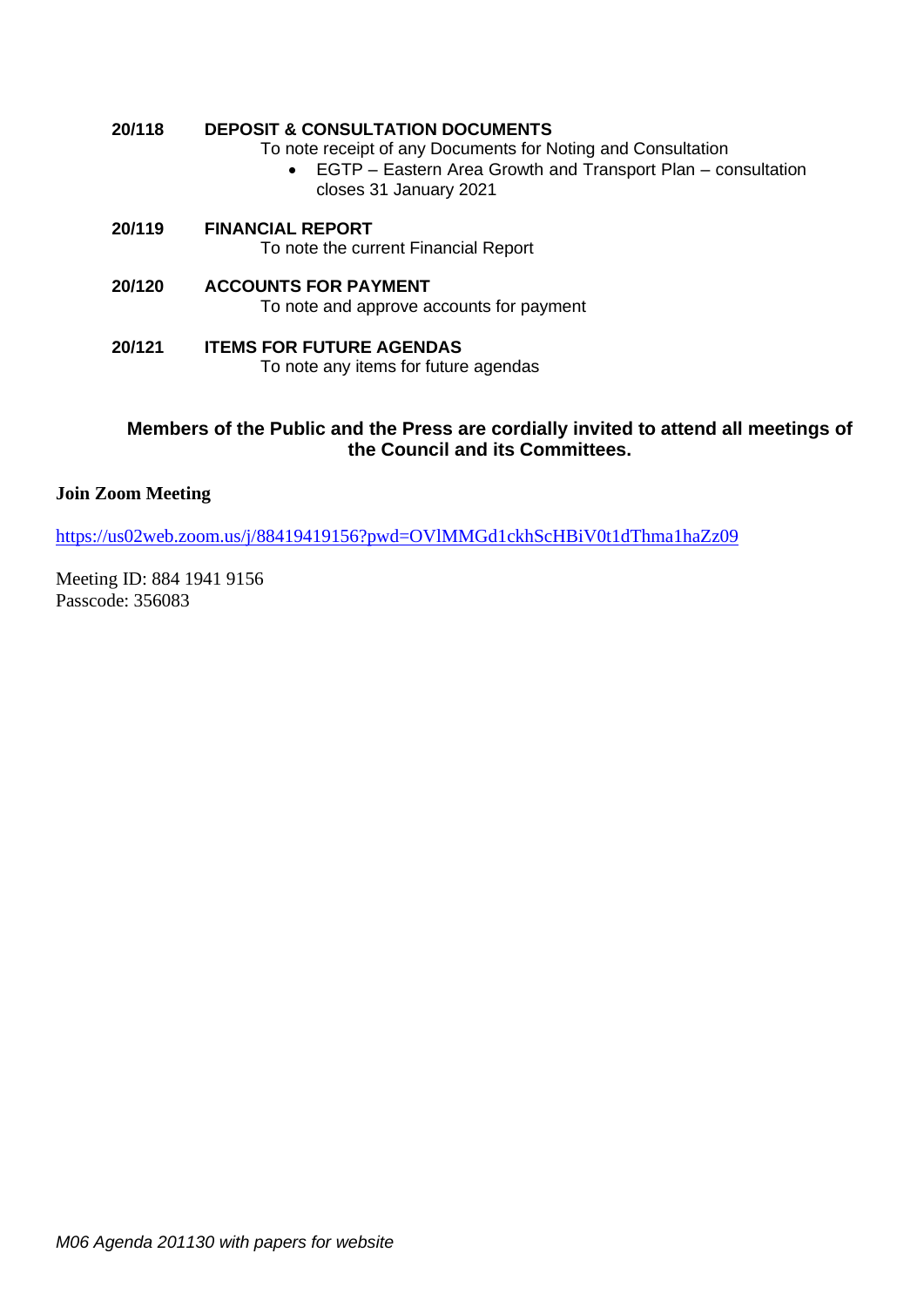# **SAWBRIDGEWORTH TOWN COUNCIL**

# **MEETING OF THE TOWN COUNCIL Minutes**

of the Meeting of Sawbridgeworth Town Council, Sayesbury Manor, Bell Street, Sawbridgeworth, CM21 9AN held on **Zoom** at 19:00 on **Monday 26 October 2020.**

| Those present                 |                              |
|-------------------------------|------------------------------|
| Cllr Angela Alder             | <b>CIIr Annelise Furnace</b> |
| <b>Cllr Eric Buckmaster</b>   | <b>Cllr Peter Gray</b>       |
| <b>Cllr Ruth Buckmaster</b>   | <b>Cllr Dinesh Patel</b>     |
| <b>Cllr John Burmicz</b>      | <b>Cllr Greg Rattey</b>      |
| <b>Cllr Craig Chester</b>     | <b>Cllr David Royle</b>      |
|                               |                              |
| In attendance:                | R Bowran - Town Clerk        |
| Chris Carter - BS Independent | 6 Members of the Public      |

Welcome by the Town Mayor followed by Thought for the Day in which she remembered the five civilians who were killed in the bomb attack on 20 October 1940 on the Cambridge Road. She thanked the BS Independent for their coverage in the press.

#### **20/87 APOLOGIES FOR ABSENCE**

Received and accepted from Cllr Coysten - unwell

#### **20/88 DECLARATIONS OF PECUNIARY INTEREST**

There were no Declarations of Pecuniary Interest by Members

#### **20/89 PUBLIC FORUM**

To receive and respond to questions from members of the public matters within the remit of the Town Council

**Mr Roger Beeching** noted that after thirteen and a half years in post the was the last full council meeting that would be managed by the retiring Town Clerk. He gave a brief eulogy highlighting the key milestones of the Clerk's tenure.

**Miss Abi Roberts** asked for the council's endorsement of her propose to organise front garden carols on Christmas eve.

**Mrs Louise Roberts** commented by Chatbox that 40 minutes was to long for people to stand in their gardens

**Cllr John Burmicz** echoed the remarks made by Mr Roger Beeching.

# **20/90 MINUTES**

**Resolved** To approve as a correct record the minutes of the Meeting the Town Council held on 28 September 2020 *[prop Cllr R Buckmaster; secd Cllr Chester]*

To attend to any matters arising from these Minutes and not dealt w elsewhere on this Agenda.

#### **20/91 PLANNING COMMITTEE** *Received and noted:* The minutes of the Planning Committee held 28 September 2020 (P07)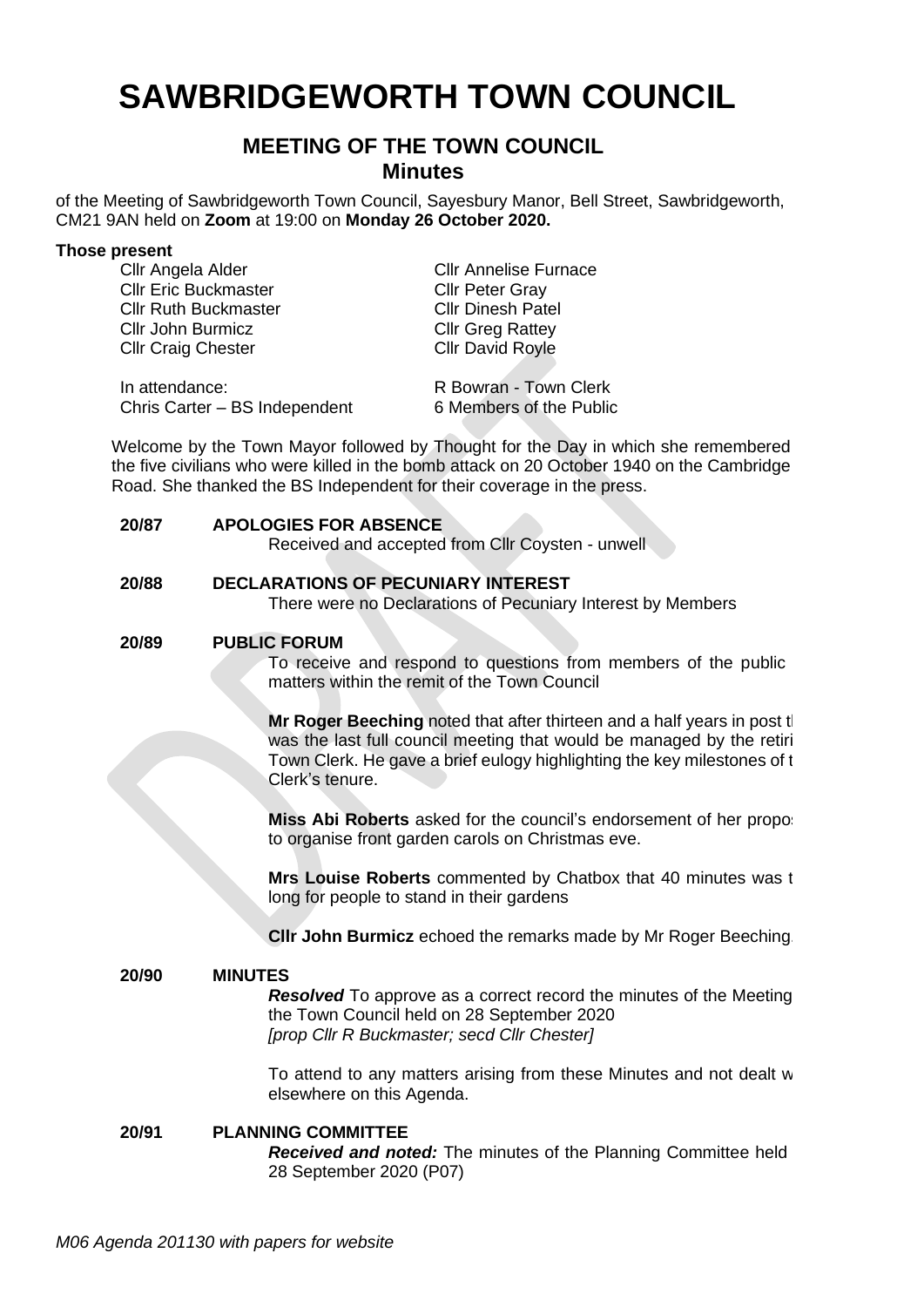*Received and noted:* The draft minutes of the Planning Committee held on 12 October 2020 (P08)

### **20/92 ECONOMIC DEVELOPMENT AND STAP COMMITTEE** *Received and noted:* Version 2 of the draft minutes of the Economic Development and STAP Committee held on 19 October 2020 (E02A)

#### **20/93 MAYOR'S CORRESPONDENCE/COMMUNICATIONS**

To receive the Mayor's report. In addition:

• Attended Hertfordshire Forward Webinar on 21 October – subject sustainability

#### **20/94 REPRESENTATIVES REPORTS**

To receive representatives reports from:

- County Councillor E Buckmaster in addition:
	- Bell Street drainage works are in hand
	- Bullfields Grasscrete will be installed 12-16 November
	- Double Yellow lines at Three Mile Pond will be installed in November together with some siding out.
	- Fairway TRO will be issued in November for works to be carried out in Spring 2021
	- Burnside TRO to be issued in November
	- FP27 to be worked on between 02 and 06 November
	- Knight Street town signs are on order
	- Town Twinning signs are on order
	- School Lane engagement will be soon
		- Comment that Bell Street is very dark will be put into the budget for 3 more lamps
		- 20's Plenty campaign, supportive but how it is to be monitored
- District Councillor Alder reported:
	- EHDC HR had written with all clerks about available training. Clerk said that he had not received any communication.
	- Governance committee were monitoring the progress of s106 agreements.
- District Councillor R Buckmaster in addition reported:
	- No DMC had taken place but will attend one next month
- District Councillor Burmicz reported:
	- Now a Reserve member on the Governance committee
- Hertfordshire Police are not permitted to attend a Zoom meeting as police policy but reported:
	- No major rises in crime compared with last year
	- Covid means extra patrols, no major issues in any location
	- Operation Amang warns about thefts from vehicles at gyms and swimming pools
	- Mini police activities are suspended for the moment
	- Thanks for liaison with council officers and staff
	- Will be escorting Father Christmas around the town on 12 December
- **Other Representatives** 
	- Cllr Royle Footpaths; Schools; Town Twinning and in addition:
		- o Town Twinning Zoom meeting with Moosburg was attended by 20 people.
	- Cllr R Buckmaster *–* RHSO; SYPRC and in addition;
		- o There would be an apple juice stall in bell Street before Christmas
		- o Youth Connexions had held an additional meeting.Cllr Alder reported that the Hailey Centre was now open although with limited numbers able to attend.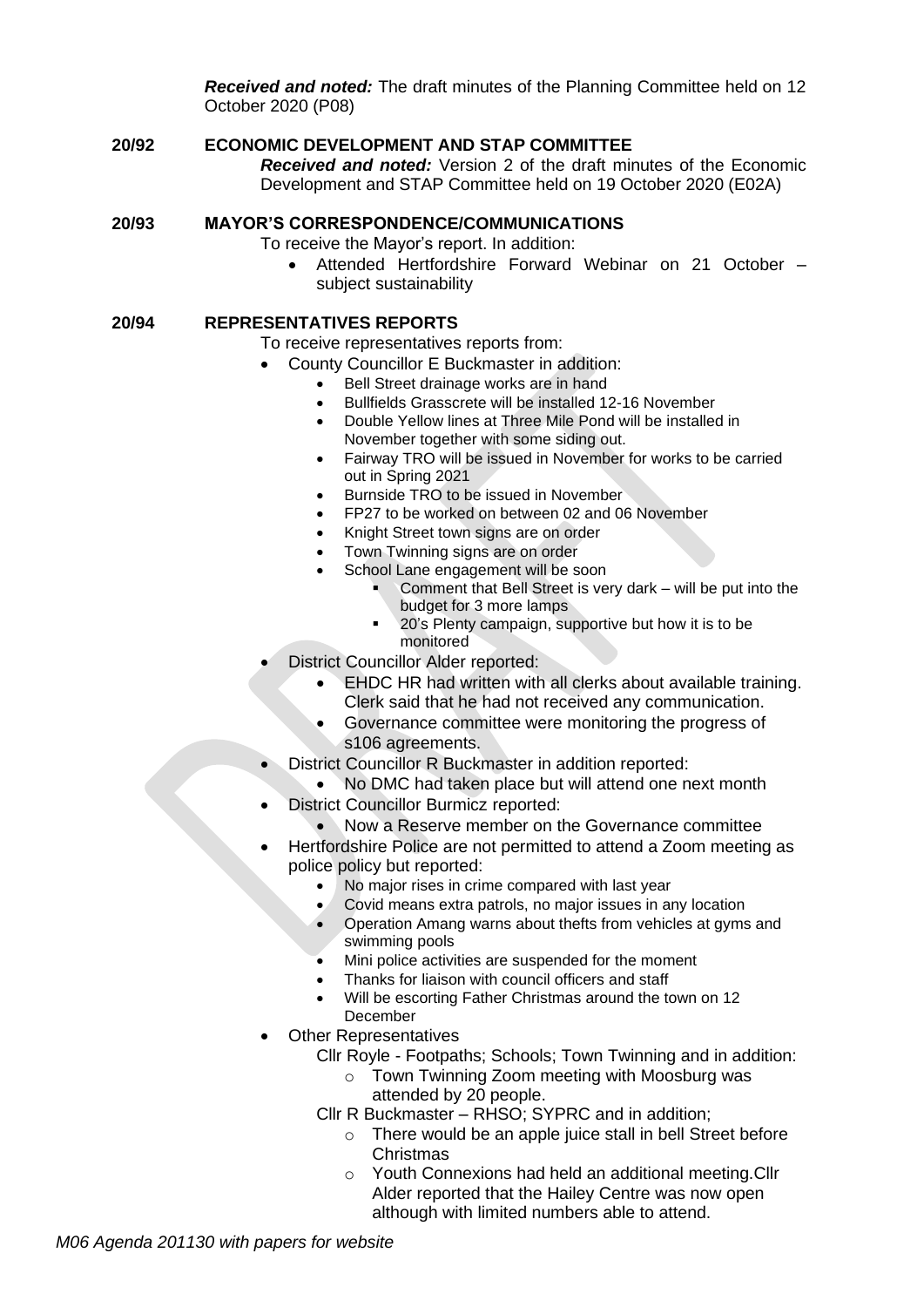#### **20/95 OFFICERS REPORTS**

To receive Town Clerk's report for the month of October 2020 and in addition reported arrangements for Remembrance Day

| 20/96  | <b>DEVOLUTION AND RECOVERY</b><br>There was no further update on the Government proposals, which was<br>scheduled to be published in a White Paper in September, to force<br>through a reorganisation of local government.<br>Clerk said he was attending a Clerks' meeting with the CEO of EHDC<br>and an agenda item was to update the District and Borough councils"<br>response. |  |  |
|--------|--------------------------------------------------------------------------------------------------------------------------------------------------------------------------------------------------------------------------------------------------------------------------------------------------------------------------------------------------------------------------------------|--|--|
| 20/97  | <b>TOWN BRANDING</b><br><b>Resolved</b> To note and approve the recommendations of the ED&STAP<br>Committee for establishing a brand image for the town.<br>[prop Cllr R Buckmaster; secd Cllr Chester]                                                                                                                                                                              |  |  |
| 20/98  | <b>PAVEMENT PARKING</b><br>To determine the town council's response to the consultation by the UK<br>Government on our opinion about pavement parking.<br>Members to respond to the Clerk with their views and Clerk to respond<br>to the consultation on behalf of the town council.                                                                                                |  |  |
| 20/99  | <b>DEPOSIT &amp; CONSULTATION DOCUMENTS</b><br>There were no Documents for Noting and Consultation                                                                                                                                                                                                                                                                                   |  |  |
| 20/100 | <b>FINANCIAL REPORT</b><br><b>Noted:</b> To note the current Financial Report                                                                                                                                                                                                                                                                                                        |  |  |
| 20/101 | <b>ACCOUNTS FOR PAYMENT</b><br><b>Noted and approved:</b> Accounts for payment                                                                                                                                                                                                                                                                                                       |  |  |
| 20/102 | <b>ITEMS FOR FUTURE AGENDAS</b><br>There were no items for future agendas                                                                                                                                                                                                                                                                                                            |  |  |

Meeting ended at 20:05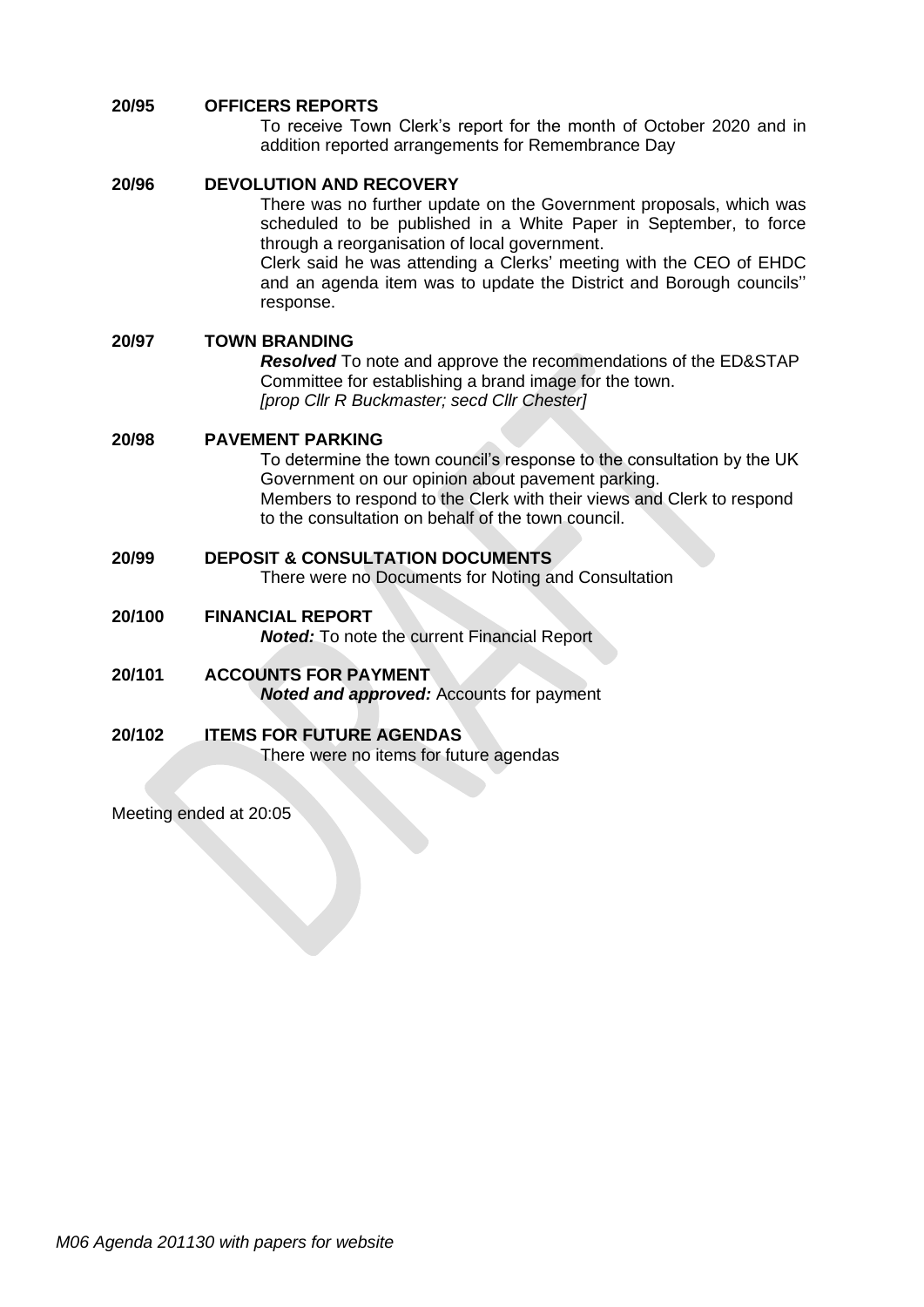# **SAWBRIDGEWORTH TOWN COUNCIL**

# **PLANNING COMMITTEE**

# **Minutes**

of the meeting of the Planning Committee held at the Council Offices, Sayesbury Manor, Bell Street, Sawbridgeworth by Zoom at 20:15 on **Monday 26 October 2020.**

#### **Those present**

| R Bowran - Town Clerk<br>L Dale - Planning Officer<br><b>APOLOGIES FOR ABSENCE</b><br>To receive any apologies for absence. No apologies received.<br><b>PUBLIC FORUM</b><br>To receive representations from members of the public on matters<br>within the remit of the Planning Committee. There were none.<br><b>DECLARATIONS OF PECUNIARY INTEREST</b><br>To receive any Declarations of Interest by Members. There were none. |  |
|------------------------------------------------------------------------------------------------------------------------------------------------------------------------------------------------------------------------------------------------------------------------------------------------------------------------------------------------------------------------------------------------------------------------------------|--|
|                                                                                                                                                                                                                                                                                                                                                                                                                                    |  |
|                                                                                                                                                                                                                                                                                                                                                                                                                                    |  |
|                                                                                                                                                                                                                                                                                                                                                                                                                                    |  |
|                                                                                                                                                                                                                                                                                                                                                                                                                                    |  |
| <b>MINUTES</b><br><b>Resolved:</b> To approve as a correct record minutes of the Meeting held on:<br>12 October 2020 (P08) [prop Cllr Chester; secd Cllr Rattey]                                                                                                                                                                                                                                                                   |  |
| To attend to any matters arising from these Minutes and not dealt with elsewhere on<br>the Agenda.                                                                                                                                                                                                                                                                                                                                 |  |
| <b>PLANNING APPLICATIONS RECEIVED FROM EHDC</b><br>To consider Planning Applications received from EHDC since the last meeting of the<br>Planning Committee.                                                                                                                                                                                                                                                                       |  |
| 3/20/1951/FUL<br>Roof extension to form 5, one bedroom flats including external rear staircase, roof dormers and<br>bin/cycle store                                                                                                                                                                                                                                                                                                |  |

*STC Comment:* No objection *[prop Cllr Chester; secd Cllr Rattey]*

**\_\_\_\_\_\_\_\_\_\_\_\_\_\_\_\_\_\_\_\_\_\_\_\_\_\_\_\_\_\_\_\_\_\_\_\_\_\_\_\_\_\_\_\_\_\_\_\_\_\_\_\_\_\_\_\_\_\_\_\_\_\_\_\_\_**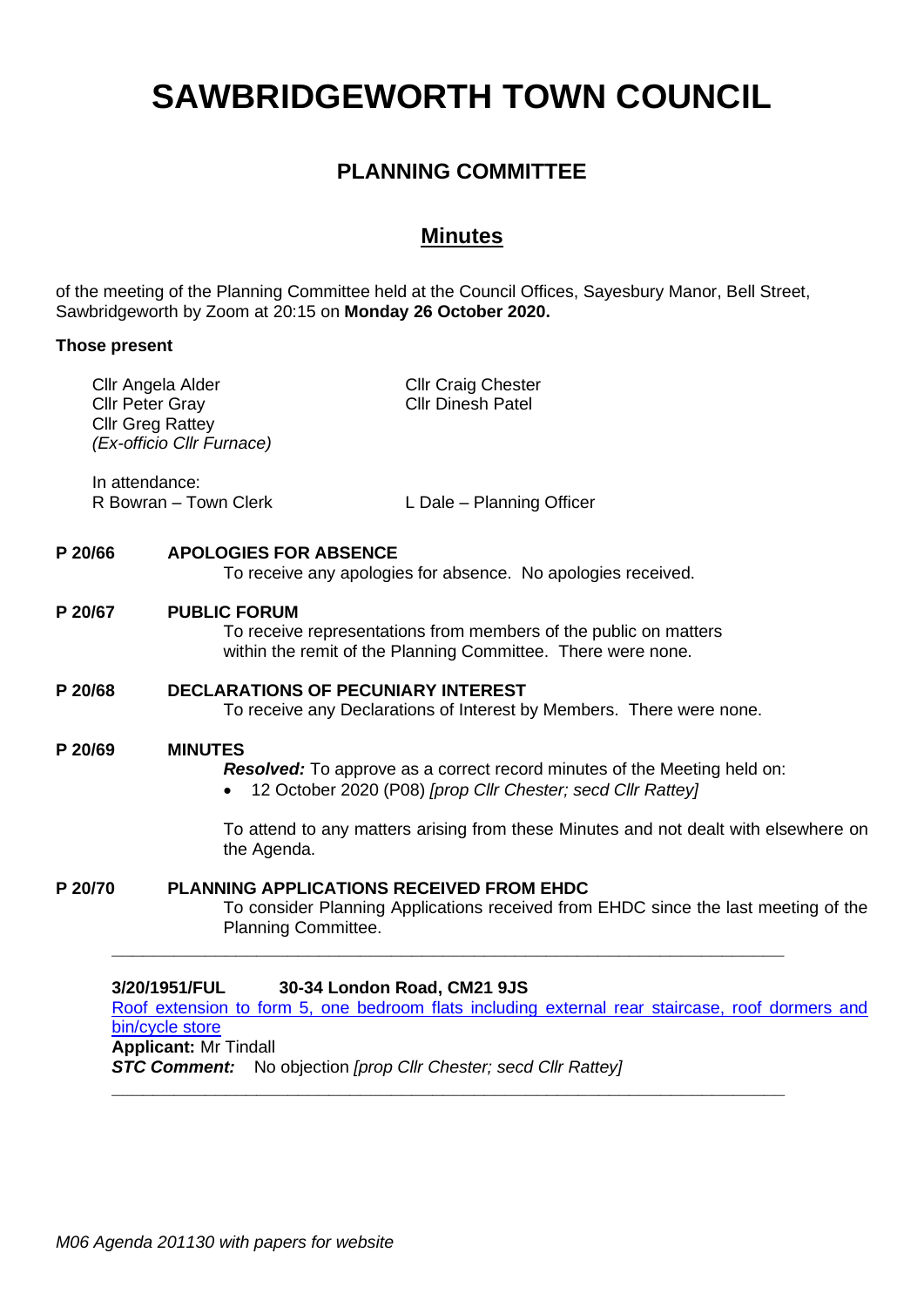#### **3/20/1955/FUL Farlea, Spellbrook Lane West, CM23 4AY**

[Erection of 1, 5 bedroomed dwelling and](https://publicaccess.eastherts.gov.uk/online-applications/applicationDetails.do?activeTab=documents&keyVal=QHW1VJGLIUZ00) detached garage **Applicant:** Mr Greg McClelland *STC Comment:* No objection *[prop Cllr Chester; secd Cllr Furnace]*

#### **3/20/1992/FUL 1 Bullfields, CM21 9DB**

[Demolition of existing dwelling house, and erection of 3no. 1 bed flats and 3no. 2 bed flats, together](https://publicaccess.eastherts.gov.uk/online-applications/applicationDetails.do?activeTab=documents&keyVal=QI6JZBGLIXN00)  with associated refuse and cycle storage provision, parking provision for 6 vehicles and associated [outside amenity](https://publicaccess.eastherts.gov.uk/online-applications/applicationDetails.do?activeTab=documents&keyVal=QI6JZBGLIXN00) space

**\_\_\_\_\_\_\_\_\_\_\_\_\_\_\_\_\_\_\_\_\_\_\_\_\_\_\_\_\_\_\_\_\_\_\_\_\_\_\_\_\_\_\_\_\_\_\_\_\_\_\_\_\_\_\_\_\_\_\_\_\_\_\_\_\_**

**\_\_\_\_\_\_\_\_\_\_\_\_\_\_\_\_\_\_\_\_\_\_\_\_\_\_\_\_\_\_\_\_\_\_\_\_\_\_\_\_\_\_\_\_\_\_\_\_\_\_\_\_\_\_\_\_\_\_\_\_\_\_\_\_\_**

**Applicant:** Mr S Allan – Stallan Group *STC Comment:* Objection. Overdevelopment of site, not inkeeping with street scene *[prop Cllr Gray; secd Cllr Rattey]* **\_\_\_\_\_\_\_\_\_\_\_\_\_\_\_\_\_\_\_\_\_\_\_\_\_\_\_\_\_\_\_\_\_\_\_\_\_\_\_\_\_\_\_\_\_\_\_\_\_\_\_\_\_\_\_\_\_\_\_\_\_\_\_\_\_\_\_\_\_\_\_**

#### **P 20/71 LATE PLANNING APPLICATIONS**

To deal with Planning Applications received from EHDC following the Publication of this Agenda and received before 23 October 2020.

**\_\_\_\_\_\_\_\_\_\_\_\_\_\_\_\_\_\_\_\_\_\_\_\_\_\_\_\_\_\_\_\_\_\_\_\_\_\_\_\_\_\_\_\_\_\_\_\_\_\_\_\_\_\_\_\_\_\_\_\_\_\_\_\_\_**

**\_\_\_\_\_\_\_\_\_\_\_\_\_\_\_\_\_\_\_\_\_\_\_\_\_\_\_\_\_\_\_\_\_\_\_\_\_\_\_\_\_\_\_\_\_\_\_\_\_\_\_\_\_\_\_\_\_\_\_\_\_\_\_\_\_**

**\_\_\_\_\_\_\_\_\_\_\_\_\_\_\_\_\_\_\_\_\_\_\_\_\_\_\_\_\_\_\_\_\_\_\_\_\_\_\_\_\_\_\_\_\_\_\_\_\_\_\_\_\_\_\_\_\_\_\_\_\_\_\_\_\_**

#### **3/20/1962/HH 9 Northfield Road, CM21 9DR**

Two storey rear extension, ground floor front extension to include porch and roof light. A creation of new access with 2 parking spaces **Applicant:** Mr A Sanford *STC Comment:* No objection *[Cllr Rattey; secd Cllr Patel]* **\_\_\_\_\_\_\_\_\_\_\_\_\_\_\_\_\_\_\_\_\_\_\_\_\_\_\_\_\_\_\_\_\_\_\_\_\_\_\_\_\_\_\_\_\_\_\_\_\_\_\_\_\_\_\_\_\_\_\_\_\_\_\_\_\_**

#### **3/20/2045/FUL Craycombe, Parsonage Lane, CM21 0ND**

Conversion of office and outbuildings to two bedroom dwelling. **Applicant:** Anthony O'Conner *STC Comment:* No objection *[Cllr Chester; secd Cllr Patel]*

**P 20/72 PLANNING DECISIONS MADE BY EHDC**

To receive Planning Decisions from EHDC.

**3/20/1229/FUL 27 Bell Street, CM21 9AR** Change of Use from A2 (Building Society) to use as a Cafe/Retail unit together with elevational alterations **Applicant:** Mr Peter Bennett *STC Comment:* No objection. *EHDC Decision:* Application withdrawn by Applicant/Agent **\_\_\_\_\_\_\_\_\_\_\_\_\_\_\_\_\_\_\_\_\_\_\_\_\_\_\_\_\_\_\_\_\_\_\_\_\_\_\_\_\_\_\_\_\_\_\_\_\_\_\_\_\_\_\_\_\_\_\_\_\_\_\_\_\_\_\_\_\_\_\_**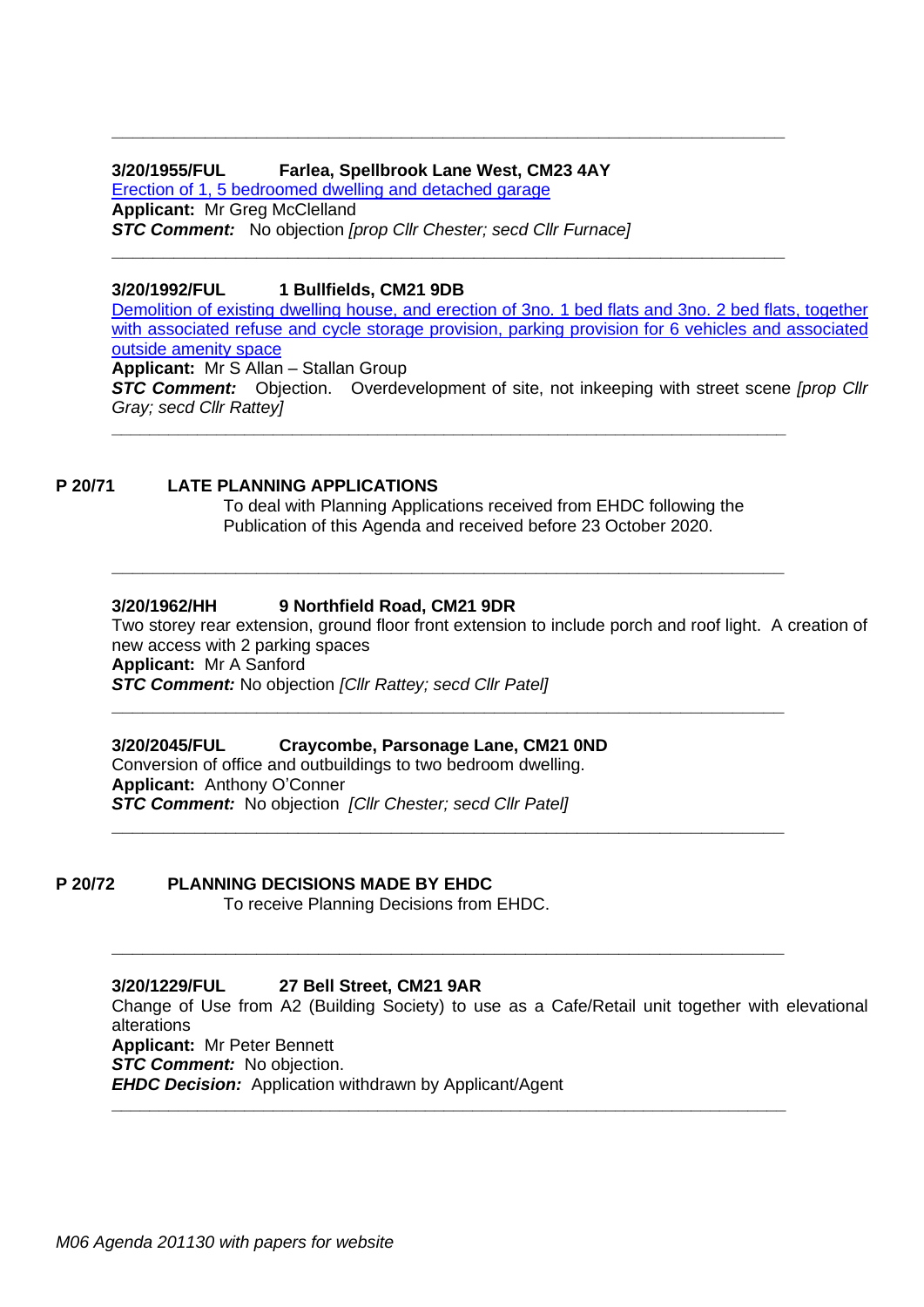#### **3/20/1262/FUL Kecksys Farm, Cambridge Road**

The erection of a building for ten breeding kennels, to include runs and outside dog exercise area **Applicant:** Mrs M Brunt

**\_\_\_\_\_\_\_\_\_\_\_\_\_\_\_\_\_\_\_\_\_\_\_\_\_\_\_\_\_\_\_\_\_\_\_\_\_\_\_\_\_\_\_\_\_\_\_\_\_\_\_\_\_\_\_\_\_\_\_\_\_\_\_\_\_**

**STC Comment:** No Planning Objection... as long as correct breeding licences have been obtained prior to granting permission.

*EHDC Decision:* Refused. "The proposed development would constitute inappropriate development within the Green Belt as it would not preserve its openness and conflicts with the purposes of including land within it, encroaching into the countryside, to the detriment of the surrounding character and appearance. There would be other harm due to the loss of the openness of the Green Belt. Other considerations would not clearly outweigh the harm by reason of inappropriateness and loss of openness. Consequently, the very special circumstances required to approve inappropriate development in the Green Belt do not exist. The proposed development would be contrary to Policy GBR1 of the East Herts District Plan (2018) and Section 13 of the National Planning Policy Framework (2019)" "The application lacks sufficient information regarding the issue(s) of rural economy and highway safety/access and parking, as well as insufficient information submitted to assess the noise pollution impact upon future neighbouring occupants, to enable the Local Planning Authority, in connection with the Highways Authority and Environmental Health, to properly consider the planning merits or otherwise of the application. In the absence of the above mentioned information, the proposal is contrary to Policies ED2, TRA1, TRA2, TRA3, DES4 and EQ2 of the East Herts District Plan 2018"

#### **3/20/1435/HH 6 Newton Drive, CM21 9HE**

Demolition of conservatory and garage. Erection of a single storey side and rear extension **Applicant:** Mr Dean Elliott **STC Comment:** No objection *EHDC Decision:* Granted **\_\_\_\_\_\_\_\_\_\_\_\_\_\_\_\_\_\_\_\_\_\_\_\_\_\_\_\_\_\_\_\_\_\_\_\_\_\_\_\_\_\_\_\_\_\_\_\_\_\_\_\_\_\_\_\_\_\_\_\_\_\_\_\_\_\_\_\_\_\_\_**

**\_\_\_\_\_\_\_\_\_\_\_\_\_\_\_\_\_\_\_\_\_\_\_\_\_\_\_\_\_\_\_\_\_\_\_\_\_\_\_\_\_\_\_\_\_\_\_\_\_\_\_\_\_\_\_\_\_\_\_\_\_\_\_\_\_\_\_\_\_\_\_**

#### **3/20/1524/HH 18 Rowney Gardens, CM21 0AT**

Replacement of existing rear extension roof, together with single storey side/rear extensions and an alteration to the existing roof terrace enclosure **Applicant:** Mr Halls *STC Comment:* No objection *EHDC Decision:* Granted

#### **3/20/1543/HH 19 Sayesbury Road, CM21 0EB**

Two storey front/side extension with open porch and insertion of window to flank elevation **Applicant:** Mr Bloss *STC Comment:* No objection. *EHDC Decision:* Granted

**\_\_\_\_\_\_\_\_\_\_\_\_\_\_\_\_\_\_\_\_\_\_\_\_\_\_\_\_\_\_\_\_\_\_\_\_\_\_\_\_\_\_\_\_\_\_\_\_\_\_\_\_\_\_\_\_\_\_\_\_\_\_\_\_\_\_\_\_\_\_\_**

**\_\_\_\_\_\_\_\_\_\_\_\_\_\_\_\_\_\_\_\_\_\_\_\_\_\_\_\_\_\_\_\_\_\_\_\_\_\_\_\_\_\_\_\_\_\_\_\_\_\_\_\_\_\_\_\_\_\_\_\_\_\_\_\_\_\_\_\_\_\_\_**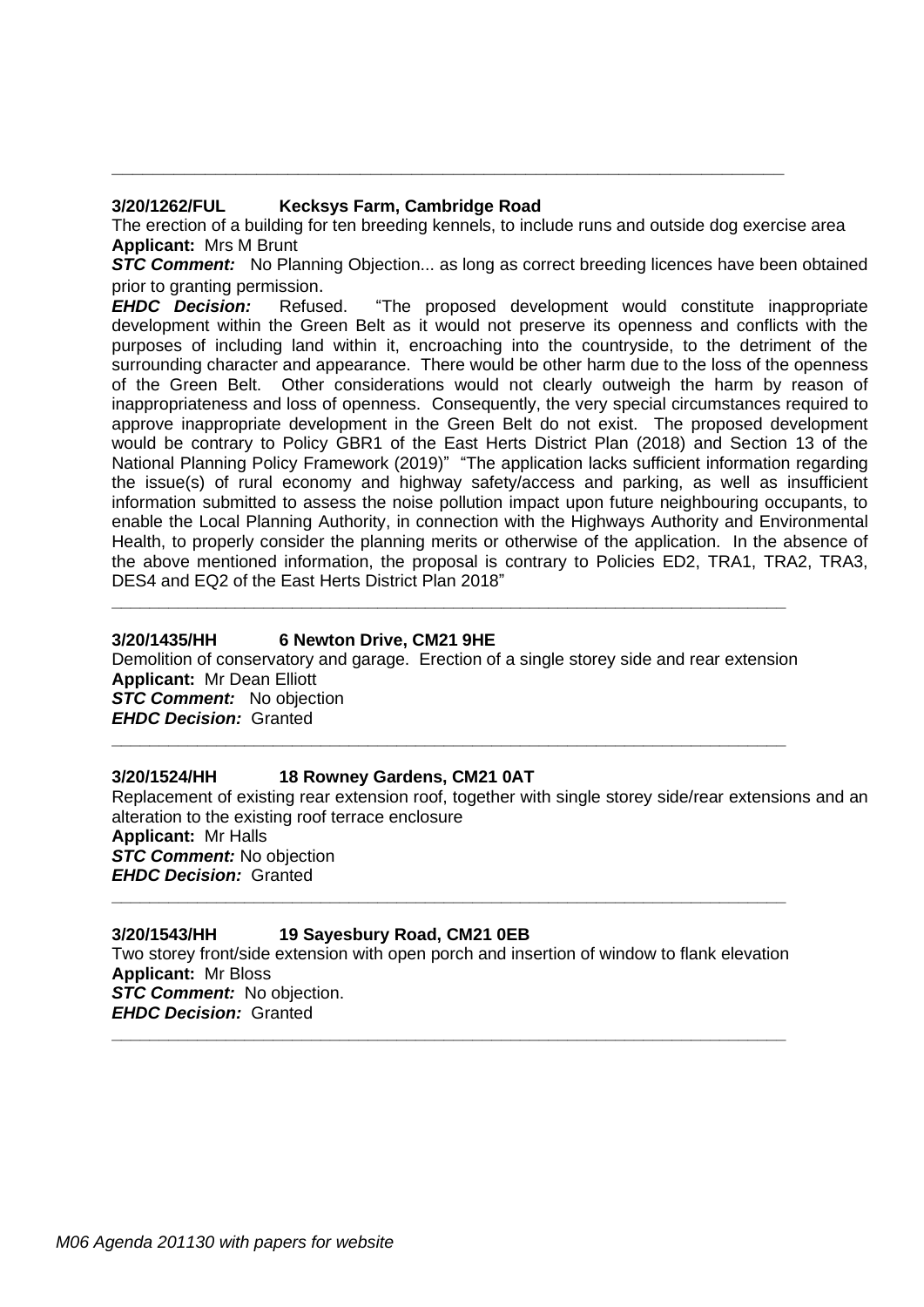#### **P 20/73 PLANNING APPEALS**

To receive notification from EHDC of Planning Appeals.

**\_\_\_\_\_\_\_\_\_\_\_\_\_\_\_\_\_\_\_\_\_\_\_\_\_\_\_\_\_\_\_\_\_\_\_\_\_\_\_\_\_\_\_\_\_\_\_\_\_\_\_\_\_\_\_\_\_\_\_\_\_\_\_\_\_\_\_\_\_\_\_**

**\_\_\_\_\_\_\_\_\_\_\_\_\_\_\_\_\_\_\_\_\_\_\_\_\_\_\_\_\_\_\_\_\_\_\_\_\_\_\_\_\_\_\_\_\_\_\_\_\_\_\_\_\_\_\_\_\_\_\_\_\_\_\_\_\_\_\_\_\_\_\_**

**\_\_\_\_\_\_\_\_\_\_\_\_\_\_\_\_\_\_\_\_\_\_\_\_\_\_\_\_\_\_\_\_\_\_\_\_\_\_\_\_\_\_\_\_\_\_\_\_\_\_\_\_\_\_\_\_\_\_\_\_\_\_\_\_\_\_\_\_\_\_\_**

#### **29 Station Road, Sawbridgeworth, Hertfordshire, CM21 9JY LPA Appeal Reference: 20/00100/REFUSE**

#### **68 Gilders, Sawbridgeworth, Hertfordshire, CM21 0EH LPA Appeal Reference: 20/00099/REFUSE**

Meeting Closed at 20:40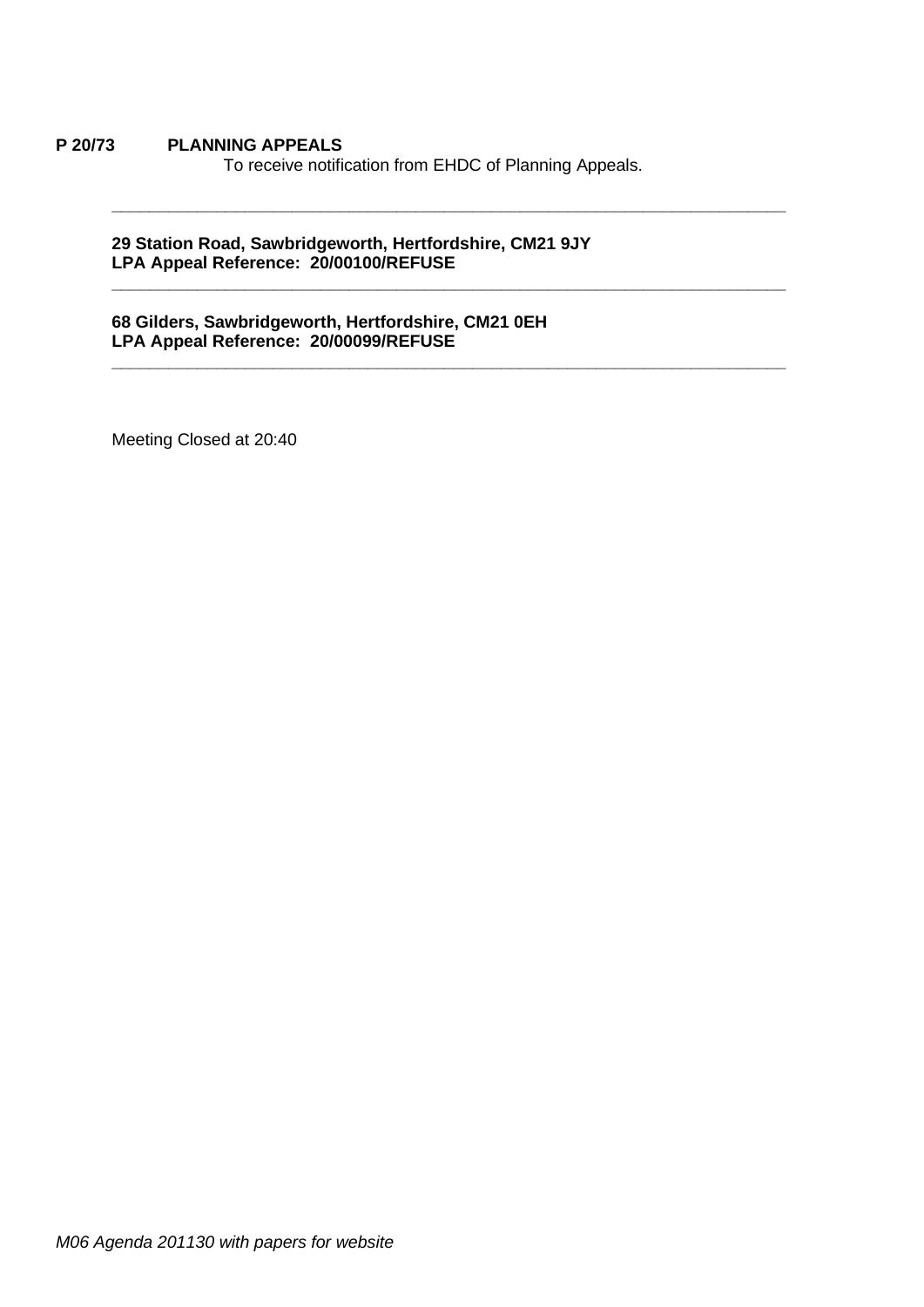# **SAWBRIDGEWORTH TOWN COUNCIL**

# **PLANNING COMMITTEE**

# **Minutes**

of the meeting of the Planning Committee held at the Council Offices, Sayesbury Manor, Bell Street, Sawbridgeworth by Zoom at 19:00 on **Monday 9 November 2020.**

#### **Those present**

|                                                                                                                                                                                     | Cllr Angela Alder<br><b>Cllr Dinesh Patel</b>                                                                                                           | <b>Cllr Craig Chester</b><br><b>Cllr Greg Rattey</b>                                                                                          |
|-------------------------------------------------------------------------------------------------------------------------------------------------------------------------------------|---------------------------------------------------------------------------------------------------------------------------------------------------------|-----------------------------------------------------------------------------------------------------------------------------------------------|
|                                                                                                                                                                                     | (Ex-officio Cllr Furnace)                                                                                                                               |                                                                                                                                               |
|                                                                                                                                                                                     | In attendance:<br>R Bowran - Town Clerk                                                                                                                 | L Dale - Planning Officer                                                                                                                     |
| P 20/74                                                                                                                                                                             | <b>APOLOGIES FOR ABSENCE</b>                                                                                                                            | To receive any apologies for absence. No apologies received. Cllr Gray was absent                                                             |
| P 20/75                                                                                                                                                                             | <b>PUBLIC FORUM</b><br>To receive representations from members of the public on matters<br>within the remit of the Planning Committee. There were none. |                                                                                                                                               |
| P 20/76                                                                                                                                                                             | <b>DECLARATIONS OF PECUNIARY INTEREST</b>                                                                                                               | To receive any Declarations of Interest by Members. There were none.                                                                          |
| P 20/77                                                                                                                                                                             | <b>MINUTES</b>                                                                                                                                          | <b>Resolved:</b> To approve as a correct record minutes of the Meeting held on:<br>26 October 2020 (P09) [prop Cllr Patel; secd Cllr Chester] |
|                                                                                                                                                                                     | the Agenda.                                                                                                                                             | To attend to any matters arising from these Minutes and not dealt with elsewhere on                                                           |
| P 20/78                                                                                                                                                                             | <b>PLANNING APPLICATIONS RECEIVED FROM EHDC</b><br>Planning Committee.                                                                                  | To consider Planning Applications received from EHDC since the last meeting of the                                                            |
| 3/20/2084/HH<br><b>Mandevilles, Bonks Hill, CM21 9HS</b><br>Demolition of existing outbuilding and erection of single storey detached garden room to provide<br>gym and home office |                                                                                                                                                         |                                                                                                                                               |

**Applicant:** Mr & Mrs Conroy

*STC Comment:* No objection *[prop Cllr Rattey; secd Cllr Furnace]*

**\_\_\_\_\_\_\_\_\_\_\_\_\_\_\_\_\_\_\_\_\_\_\_\_\_\_\_\_\_\_\_\_\_\_\_\_\_\_\_\_\_\_\_\_\_\_\_\_\_\_\_\_\_\_\_\_\_\_\_\_\_\_\_\_\_**

**\_\_\_\_\_\_\_\_\_\_\_\_\_\_\_\_\_\_\_\_\_\_\_\_\_\_\_\_\_\_\_\_\_\_\_\_\_\_\_\_\_\_\_\_\_\_\_\_\_\_\_\_\_\_\_\_\_\_\_\_\_\_\_\_\_**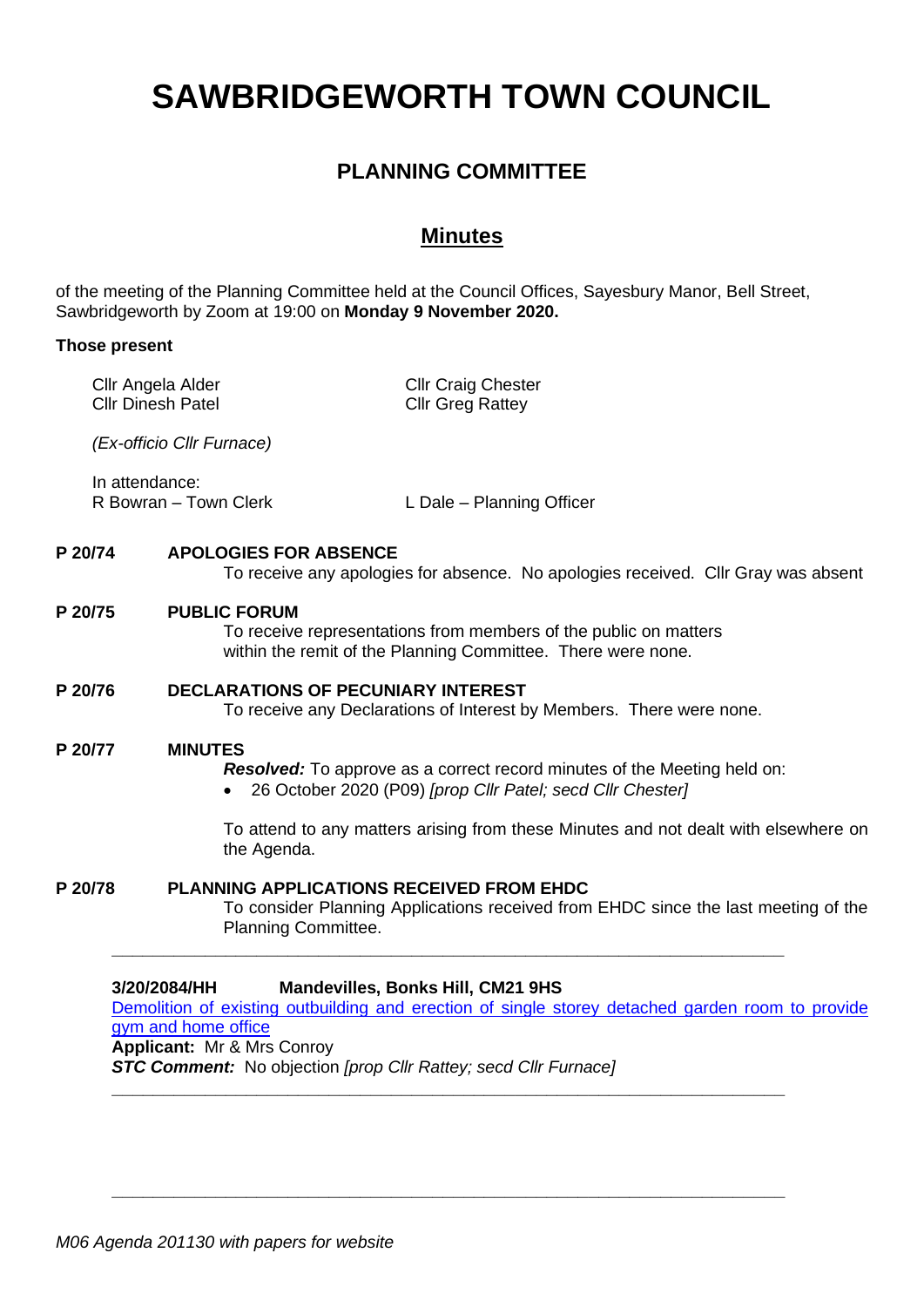### **3/20/2088/HH Sapsed House, 23 The Forebury, CM21 9BD** [Proposed single storey rear extension](https://publicaccess.eastherts.gov.uk/online-applications/applicationDetails.do?activeTab=documents&keyVal=QIP271GLJ4000) **Applicant:** Mr & Mrs David Ho

*STC Comment:* No objection *[prop Cllr Patel; secd Cllr Rattey]* **\_\_\_\_\_\_\_\_\_\_\_\_\_\_\_\_\_\_\_\_\_\_\_\_\_\_\_\_\_\_\_\_\_\_\_\_\_\_\_\_\_\_\_\_\_\_\_\_\_\_\_\_\_\_\_\_\_\_\_\_\_\_\_\_\_**

#### **3/20/2100/PNHH 35 Barnard Road, CM21**

[Single storey rear extension: Depth 6.0 metres, Maximum height 3.3 metres, Eaves height 3.0](https://publicaccess.eastherts.gov.uk/online-applications/applicationDetails.do?activeTab=documents&keyVal=QIUQRBGL00X00)  [metres. Single storey side extension: Depth 6.0 metres, Maximum height 3.3 metres, Eaves height](https://publicaccess.eastherts.gov.uk/online-applications/applicationDetails.do?activeTab=documents&keyVal=QIUQRBGL00X00)  [3.0 metres](https://publicaccess.eastherts.gov.uk/online-applications/applicationDetails.do?activeTab=documents&keyVal=QIUQRBGL00X00)

#### **Applicant: Ozcan Hassan**

*STC Comment:* No comment until sufficient information available *[prop Cllr Patel; secd Cllr Rattey]*

**\_\_\_\_\_\_\_\_\_\_\_\_\_\_\_\_\_\_\_\_\_\_\_\_\_\_\_\_\_\_\_\_\_\_\_\_\_\_\_\_\_\_\_\_\_\_\_\_\_\_\_\_\_\_\_\_\_\_\_\_\_\_\_\_\_\_\_\_\_\_\_**

**\_\_\_\_\_\_\_\_\_\_\_\_\_\_\_\_\_\_\_\_\_\_\_\_\_\_\_\_\_\_\_\_\_\_\_\_\_\_\_\_\_\_\_\_\_\_\_\_\_\_\_\_\_\_\_\_\_\_\_\_\_\_\_\_\_\_\_\_\_\_\_**

**\_\_\_\_\_\_\_\_\_\_\_\_\_\_\_\_\_\_\_\_\_\_\_\_\_\_\_\_\_\_\_\_\_\_\_\_\_\_\_\_\_\_\_\_\_\_\_\_\_\_\_\_\_\_\_\_\_\_\_\_\_\_\_\_\_\_\_\_\_\_\_**

**\_\_\_\_\_\_\_\_\_\_\_\_\_\_\_\_\_\_\_\_\_\_\_\_\_\_\_\_\_\_\_\_\_\_\_\_\_\_\_\_\_\_\_\_\_\_\_\_\_\_\_\_\_\_\_\_\_\_\_\_\_\_\_\_\_\_\_\_\_\_\_**

**\_\_\_\_\_\_\_\_\_\_\_\_\_\_\_\_\_\_\_\_\_\_\_\_\_\_\_\_\_\_\_\_\_\_\_\_\_\_\_\_\_\_\_\_\_\_\_\_\_\_\_\_\_\_\_\_\_\_\_\_\_\_\_\_\_**

**\_\_\_\_\_\_\_\_\_\_\_\_\_\_\_\_\_\_\_\_\_\_\_\_\_\_\_\_\_\_\_\_\_\_\_\_\_\_\_\_\_\_\_\_\_\_\_\_\_\_\_\_\_\_\_\_\_\_\_\_\_\_\_\_\_\_\_\_\_\_\_**

#### **3/20/2135/HH Chalks Farm, Coney Gree, CM21 0DA**

[Ground floor rear extension with roof lights and replacement of existing front bay windows with](https://publicaccess.eastherts.gov.uk/online-applications/applicationDetails.do?activeTab=documents&keyVal=QJ0K1NGLJ7C00)  [french doors](https://publicaccess.eastherts.gov.uk/online-applications/applicationDetails.do?activeTab=documents&keyVal=QJ0K1NGLJ7C00) **Applicant:** Mr & Mrs Ellis *STC Comment:* No objection *[prop Cllr Patel; secd Cllr Rattey]*

#### **P 20/79 LATE PLANNING APPLICATIONS**

To deal with Planning Applications received from EHDC following the Publication of this Agenda and received before 6 November 2020.

#### **3/20/2001/NMA 2 Pishiobury Drive, CM21 0AE**

A non-material amendment to approval 3/11/1503/FP (Construction of single storey and two storey rear and side extensions and front porch extension following the demolition of the double garage and conservatory). Amendment to doors to first floor bedroom onto balcony. Repositioned glazed roof to conservatory, replaced with flat roof with roof light. Doors to conservatory amended and side windows omitted and replaced with doors. First floor bedroom windows replaced with doors and Juliet balcony. Roof light added to flat roof over living room.

**Applicant:** Mr Walters

*STC Comment:* No objection *[prop Cllr Patel; secd Cllr Rattey]*

**P 20/80 PLANNING DECISIONS MADE BY EHDC**

To receive Planning Decisions from EHDC.

**3/20/1505/HH 5 Applegate, CM21 0DR**

Erection of wooden car port to front of property

**Applicant:** Mr Peter Hehir

*STC Comment:* No objection.

*EHDC Decision:* Refused. "The proposed carport, by reason of its siting and design, would be out of keeping with and harmful to the character and appearance of the site and the street scene. The proposal would thereby be contrary to Policies DES4 and HOU11 of the East Herts District Plan 2018"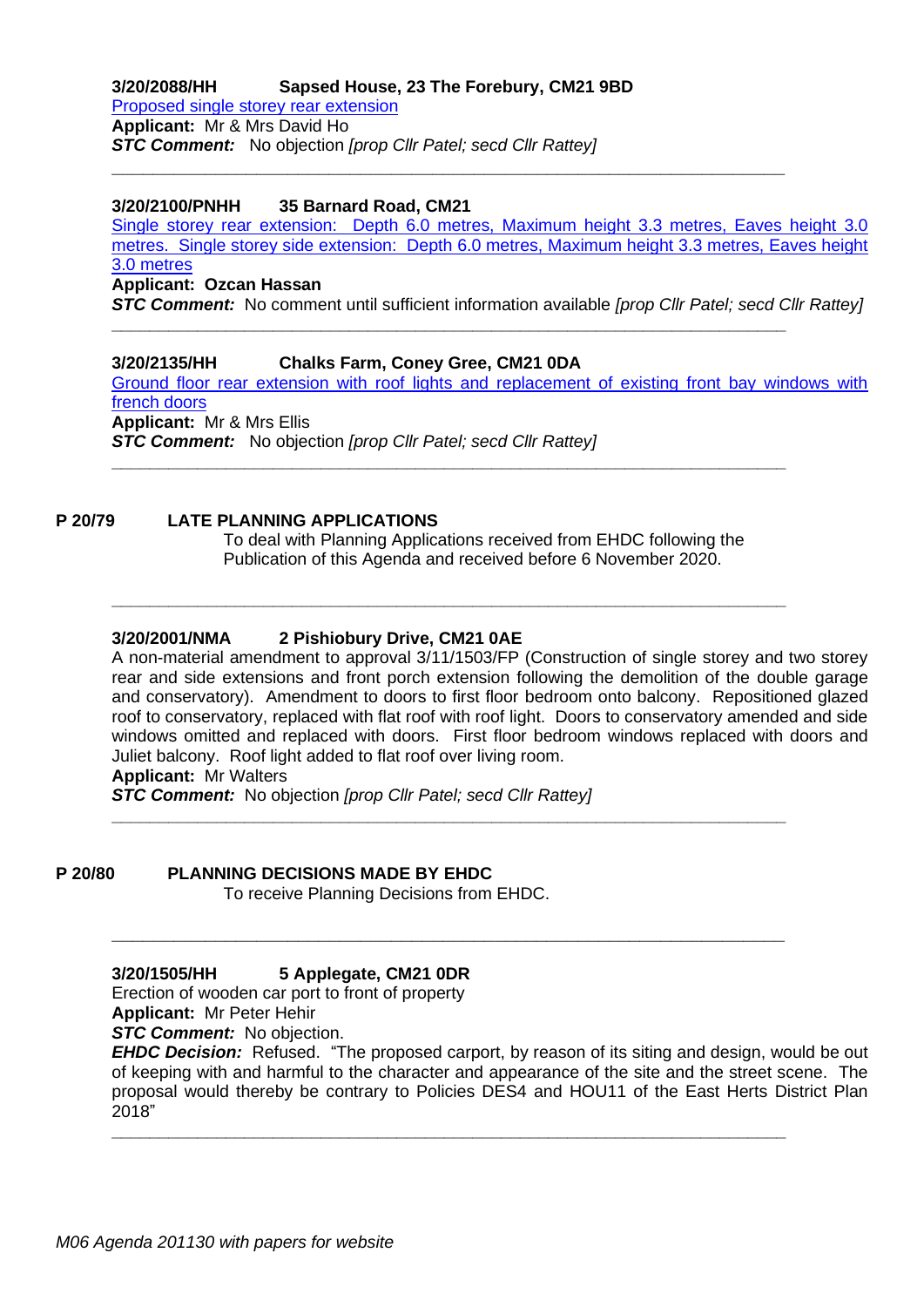#### **3/20/1589/ADV Dorringtons Ltd, Station Road, CM21 9JY**

1 non-illuminated fascia sign on pin spacers and 1 non illuminated projecting sign **Applicant:** Dorringtons Ltd *STC Comment:* No objection *EHDC Decision:* Permission/Consent Unnecessary

**\_\_\_\_\_\_\_\_\_\_\_\_\_\_\_\_\_\_\_\_\_\_\_\_\_\_\_\_\_\_\_\_\_\_\_\_\_\_\_\_\_\_\_\_\_\_\_\_\_\_\_\_\_\_\_\_\_\_\_\_\_\_\_\_\_\_\_\_\_\_\_**

**\_\_\_\_\_\_\_\_\_\_\_\_\_\_\_\_\_\_\_\_\_\_\_\_\_\_\_\_\_\_\_\_\_\_\_\_\_\_\_\_\_\_\_\_\_\_\_\_\_\_\_\_\_\_\_\_\_\_\_\_\_\_\_\_\_\_\_\_\_\_\_**

**\_\_\_\_\_\_\_\_\_\_\_\_\_\_\_\_\_\_\_\_\_\_\_\_\_\_\_\_\_\_\_\_\_\_\_\_\_\_\_\_\_\_\_\_\_\_\_\_\_\_\_\_\_\_\_\_\_\_\_\_\_\_\_\_\_\_\_\_\_\_\_**

**\_\_\_\_\_\_\_\_\_\_\_\_\_\_\_\_\_\_\_\_\_\_\_\_\_\_\_\_\_\_\_\_\_\_\_\_\_\_\_\_\_\_\_\_\_\_\_\_\_\_\_\_\_\_\_\_\_\_\_\_\_\_\_\_\_\_\_\_\_\_\_**

#### **3/20/1656/HH 43 Sayesbury Road, CM21 0EB**

Single storey front extension **Applicant:** Mr Laurence Pateman *STC Comment:* No objection *EHDC Decision:* Application withdrawn by applicant/agent

#### **3/20/1662/HH 4 Pishiobury Mews, CM21 0AP**

Single storey rear extension with alterations to canopy roof **Applicant:** Dr Cyrus Fernandes *STC Comment:* No objection *EHDC Decision:* Granted

#### **3/20/1674/HH Inglis, Spellbrook Lane West, CM23 4AY**

Demolition of existing double garage. Erection of a single storey side/front extension with an extended hipped roof, a front porch and a new replacement outbuilding for a single garage and games room at ground floor and office at first floor with dormers to the front and rear elevation **Applicant:** Smithsplans

#### *STC Comment:* No objection

*EHDC Decision:* Refused. "The proposed development would constitute an extension or alterations, together with previous additions, that would result in disproportionate additions over and above the size of the original building. Therefore, the proposal equates to inappropriate development in the Green Belt. There would be other harm due to the loss of the openness of the Green Belt. Other considerations would not clearly outweigh the harm by reason of inappropriateness and loss of openness. Consequently, the very special circumstances required to approve inappropriate development in the Green Belt do not exist. The proposed development would be contrary to Policy GBR1 of the East Herts District Plan (2018) and Section 13 of the National Planning Policy Framework (2019)." & " The proposed outbuilding, by reason of its inappropriate size, scale and design, would add considerable bulk and mass to the site that would fail to appear subservient in scale and would fail to achieve a high standard of design to respond to the context of the site, or to reflect local distinctiveness. The development would therefore be harmful to the character and appearance of the site and the surrounding area. The proposal would thereby be contrary to Policies DES4 and HOU11 of the East Herts District Plan 2018 and the National Planning Policy Framework."

#### **3/20/1688/HH 117 West Road, CM21 0BW** Demolition of conservatory. Erection of a two storey rear extension and external alterations **Applicant:** Mr & Mrs Taylor **STC Comment:** No objection *EHDC Decision:* Granted **\_\_\_\_\_\_\_\_\_\_\_\_\_\_\_\_\_\_\_\_\_\_\_\_\_\_\_\_\_\_\_\_\_\_\_\_\_\_\_\_\_\_\_\_\_\_\_\_\_\_\_\_\_\_\_\_\_\_\_\_\_\_\_\_\_\_\_\_\_\_\_**

**\_\_\_\_\_\_\_\_\_\_\_\_\_\_\_\_\_\_\_\_\_\_\_\_\_\_\_\_\_\_\_\_\_\_\_\_\_\_\_\_\_\_\_\_\_\_\_\_\_\_\_\_\_\_\_\_\_\_\_\_\_\_\_\_\_\_\_\_\_\_\_**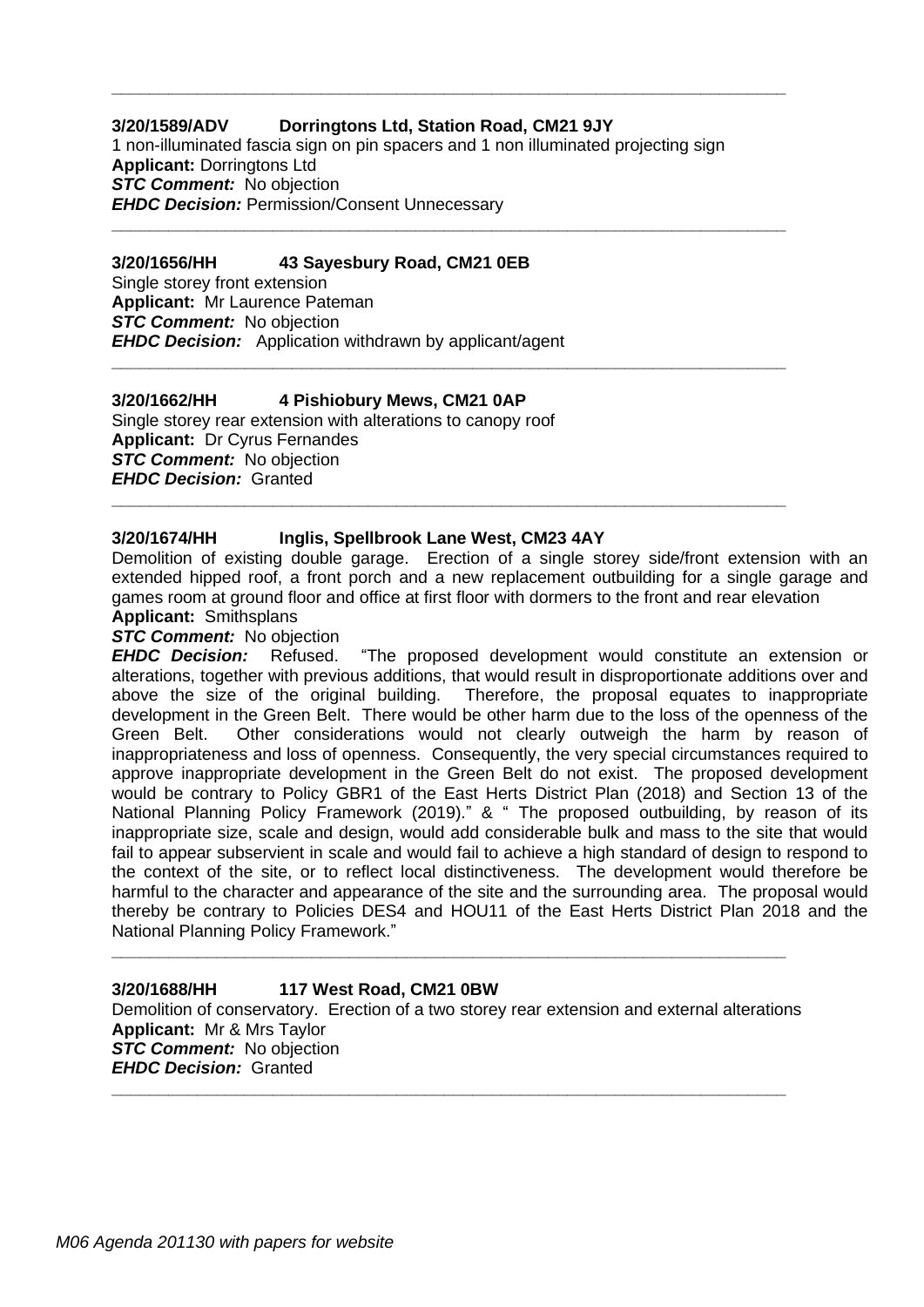#### **3/30/1737/HH 14 The Crest, CM21 0ER**

Single storey rear extension, two storey side extension and part garage conversion Applicant: Mr and Mrs A Devine

**\_\_\_\_\_\_\_\_\_\_\_\_\_\_\_\_\_\_\_\_\_\_\_\_\_\_\_\_\_\_\_\_\_\_\_\_\_\_\_\_\_\_\_\_\_\_\_\_\_\_\_\_\_\_\_\_\_\_\_\_\_\_\_\_\_**

*STC Comment:* No objection.

*EHDC Decision:* Refused. "The proposed development, by reason of its size, scale, design and siting, would add considerable bulk and mass to the site that would fail to appear subservient in scale to reflect the character and appearance of the existing dwelling and site. The proposal also fails to maintain a suitable separation distance in accordance with Policy HOU11, thus creating a visually terracing effect. The proposal would thereby be contrary to Policies DES4 and HOU11 of the East Herts District Plan 2018 and the National Planning Policy Framework".

#### **P 20/81 PLANNING APPEALS**

To receive notification from EHDC of Planning Appeals. There were none.

Due to technical difficulties, Cllrs Alder & Chester left the meeting at 19:20. The meeting remained quorate.

**\_\_\_\_\_\_\_\_\_\_\_\_\_\_\_\_\_\_\_\_\_\_\_\_\_\_\_\_\_\_\_\_\_\_\_\_\_\_\_\_\_\_\_\_\_\_\_\_\_\_\_\_\_\_\_\_\_\_\_\_\_\_\_\_\_**

Meeting Closed at 19:25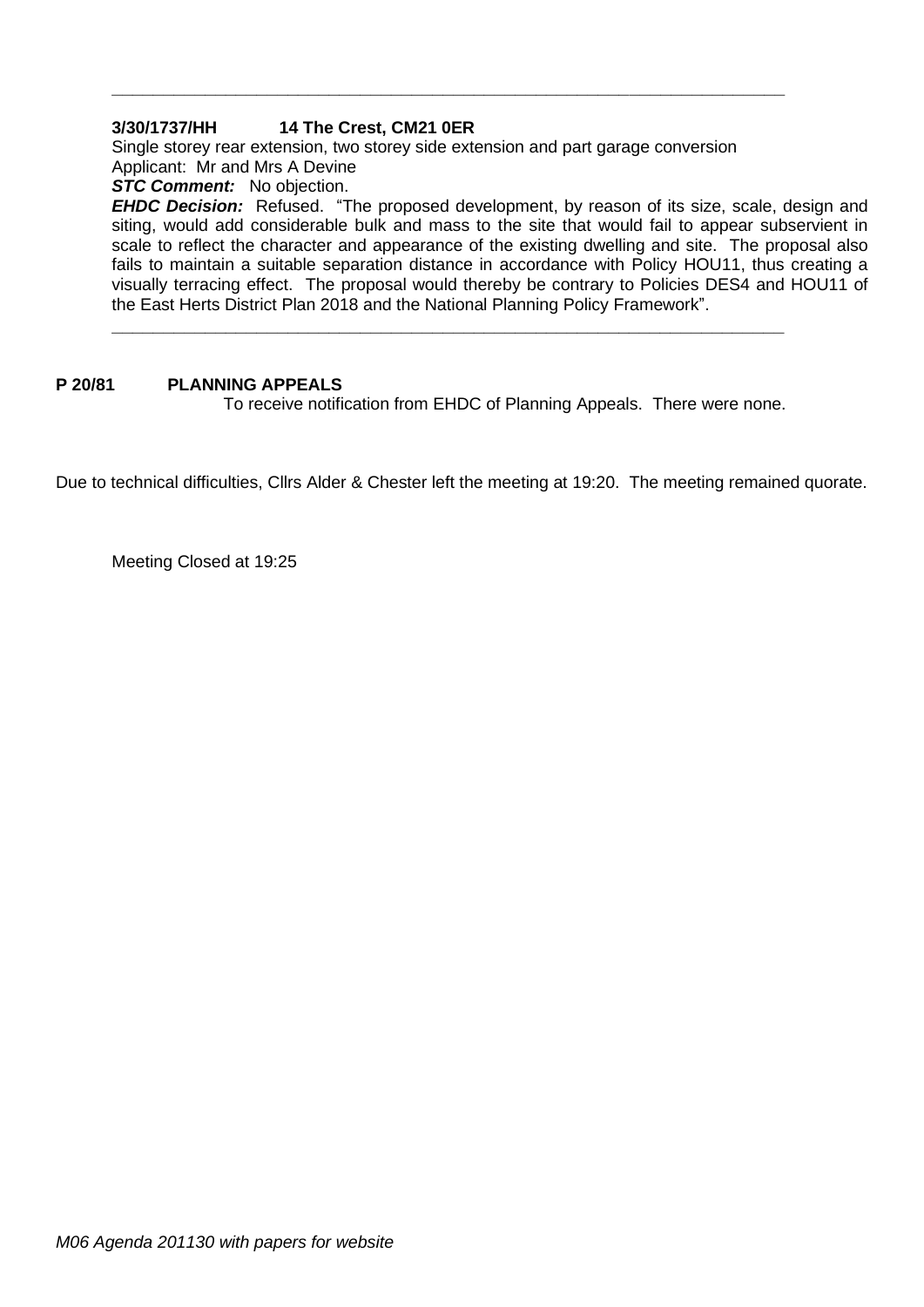# **SAWBRIDGEWORTH TOWN COUNCIL**

# **ECONOMIC DEVELOPMENT & SAWBRIDGEWORTH TOWN ACTION PLAN COMMITTEE**

# **Minutes**

of the meeting of the Economic Development and STAP Committee held by Zoom conference at, Sayesbury Manor, Bell Street, Sawbridgeworth at 19:30 on **Monday 19 October 2020.**

#### **Those present**

Cllr Angela Alder Cllr Greg Rattev Cllr Ruth Buckmaster Cllr David Royle Cllr Dinesh Patel

Cllr Craig Chester *Cllr Furnace – ex officio*

In attendance:<br>R Bowran – Town Clerk

One member of the public

#### **E 20/26 APOLOGIES FOR ABSENCE**

There were no apologies for absence

#### **E 20/27 PUBLIC FORUM**

To respond to questions from members of the public on matters within the remit of the ED&STAP Committee.

**Mrs Hazel Mead** asked about progress on the development of Town Green.

> *Clerk responded that Topographical and Arboricultural surveys had been carried out and we were waiting for the reports to arrive. EHDC Conservation Officer had submitted his views to the Tree Officer and the Open Spaces Officer at EHDC and was expecting a response by 21 October. This would then be communicated to Cllr E Buckmaster and Cllr R Buckmaster.*

#### **E 20/28 DECLARATIONS OF INTEREST**

There were no Declarations of Pecuniary Interest by Members

#### **E 20/29 MINUTES**

*Resolved:* To approve as a correct record the minutes of the Committee Meeting held on 14 September 2020 (E02) *[prop Cllr R Buckmaster; secd Cllr Rattey]*

Matters arising not covered by the current agenda.

**Cllrs Royle and R Buckmaster** asked about progress on creating a market. Several Members quoted past minutes which highlighted that it had been agreed to proceed with existing branding.

*Clerk acknowledged the point made but nevertheless suggested to Members that creating a market at a time when Covid restrictions were becoming ever more restrictive was probably not a good idea.*

A Spring 2021 launch was suggested after determining how many stalls would want to participate. Agreed that the subject should be revisited at a future meeting.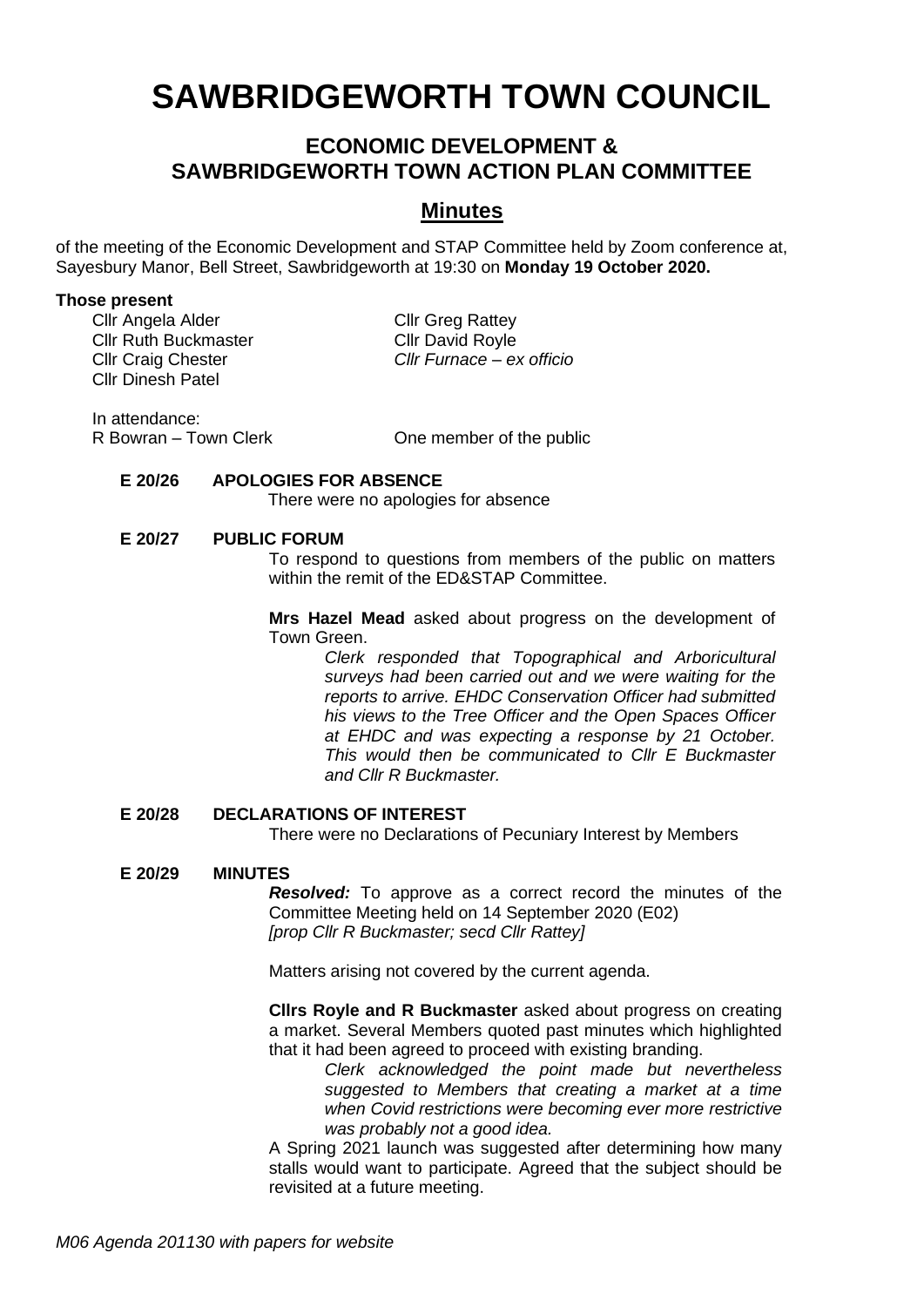#### **E 20/30 TOWN BRANDING**

To review proposals for Town Branding and to make a recommendation to council.

A lengthy discussion took place examining the pros and cons of submitted material. It encompassed submitted icons by Design Chambers and Leventhorpe school, and the use of the town "crest" either as the icon or as a watermark.

Agreed that the "crest" was the town's identity and not suitable as branding for developing the town economy.

The consensus was that the coloured icon in the first image below was favoured.



This could be used as an inspiration for adapting one of the icons in the array of five, in the format of the second image below.

#### ROMOZ **SAWBRIDGEWORTH**

The other four icons could be adapted to represent in a traditional format: a canal boat, the meeting of people, farming and an apple tree. But there could be other possibilities.

*Resolved*: To recommend to council that we should proceed with Design Chambers Option B, dated 29 September 2020, to re-visit proposals already put forward following town council feedback; and to include participation in a 30-minute Zoom session to receive detailed briefing, at a cost of £350.00

*[prop Cllr R Buckmaster; secd Cllr Furnace]*

#### **E 20/31 ITEMS FOR FUTURE AGENDAS**

To consider any items for inclusion on future agendas.

- Creation of a Market
- Campaign for Shop Local
- Recommended iconography for town branding

Meeting Closed at 20:35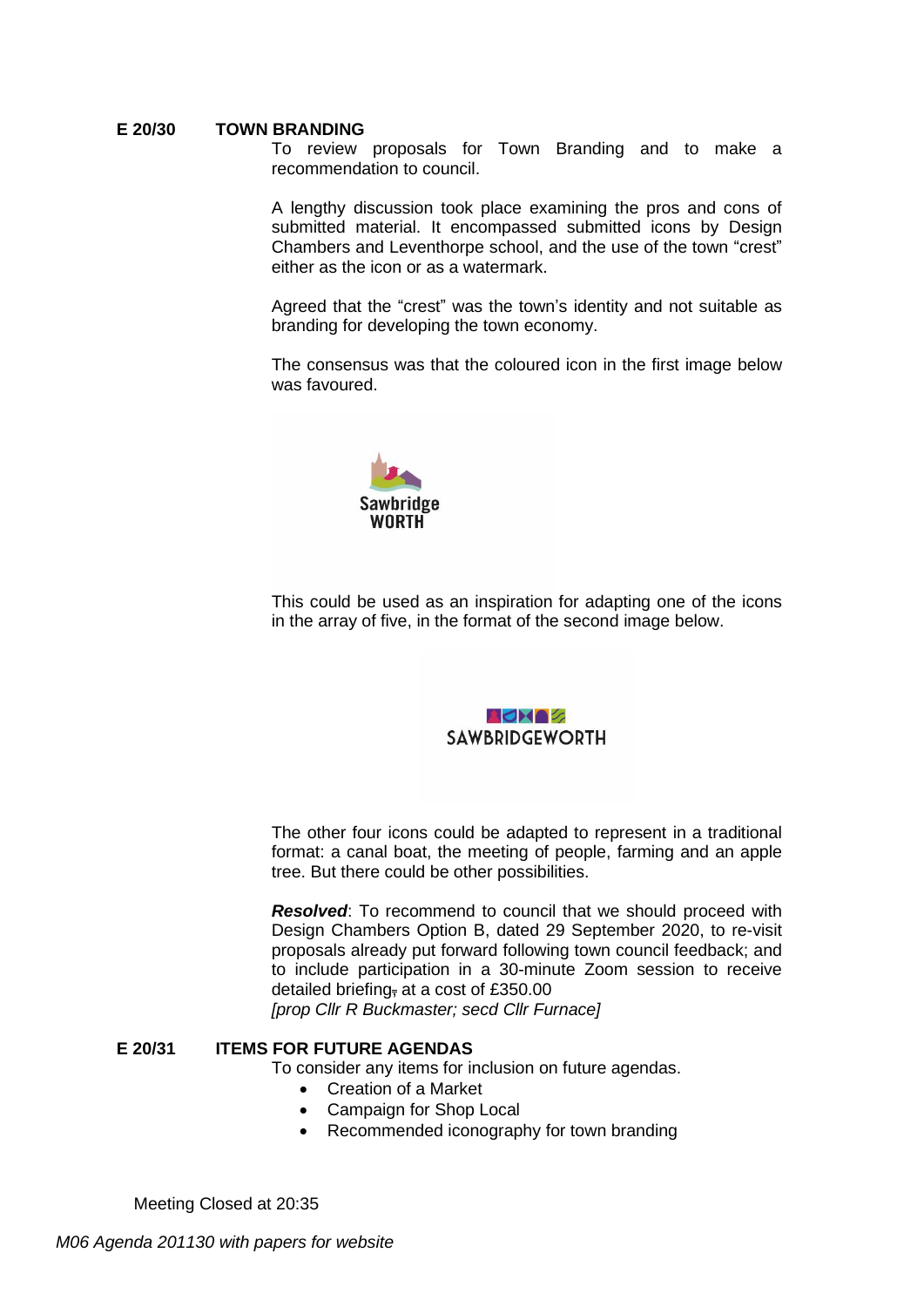# **SAWBRIDGEWORTH TOWN COUNCIL**

# **ECONOMIC DEVELOPMENT & SAWBRIDGEWORTH TOWN ACTION PLAN COMMITTEE Minutes**

of the meeting of the Economic Development and Sawbridgeworth Town Action Plan Committee held by **Zoom** conference at, Sayesbury Manor, Bell Street, Sawbridgeworth at 19:30 on **Monday 09 November 2020.**

#### **Those present**

Cllr Ruth Buckmaster Cllr Greg Rattey Cllr Dinesh Patel Cllr David Royle

*Cllr Furnace – ex officio*

In attendance:

R Bowran – Town Clerk

One member of the public

J Sargant – Town Projects Manager

#### **E 20/32 APOLOGIES FOR ABSENCE**

Were received and accepted from Cllr Alder and Cllr Chester who wanted to attend but were inhibited from doing so by a power cut which had disrupted their internet connections.

#### **E 20/33 PUBLIC FORUM**

There were no questions from members of the public on matters within the remit of the ED&STAP Committee.

#### **E 20/34 DECLARATIONS OF INTEREST**

There were no Declarations of Pecuniary Interest by Members

#### **E 20/35 MINUTES**

To approve as a correct record the minutes of the Committee Meeting held on 19 October 2020 (E02A) *[prop Cllr R Buckmaster; secd Cllr Rattey]*

There were no matters arising from the Minutes not covered by the current agenda.

#### **E 20/36 TOWN BRANDING**

To review recommended iconography for Town Branding, to hold a Zoom meeting with Design Chambers and to make a recommendation to council. The Zoom presence of Design Chambers had been suspended.

A sub-committee consisting of the chair and vice-chair to hold a Zoom meeting with Design Chambers had been suggested. This was modified to suggest the sub-committee should consist of three members, the chair, vice chair and Cllr Chester. *[prop Cllr Royle; secd Cllr R Buckmaster]* This was approved.

However, there were several abstentions and the chair invited a counter proposal to be made. It was then:

*Resolved:* That communication with Design Chambers should be by the whole committee *[prop Cllr Rattey; secd Cllr Patel]*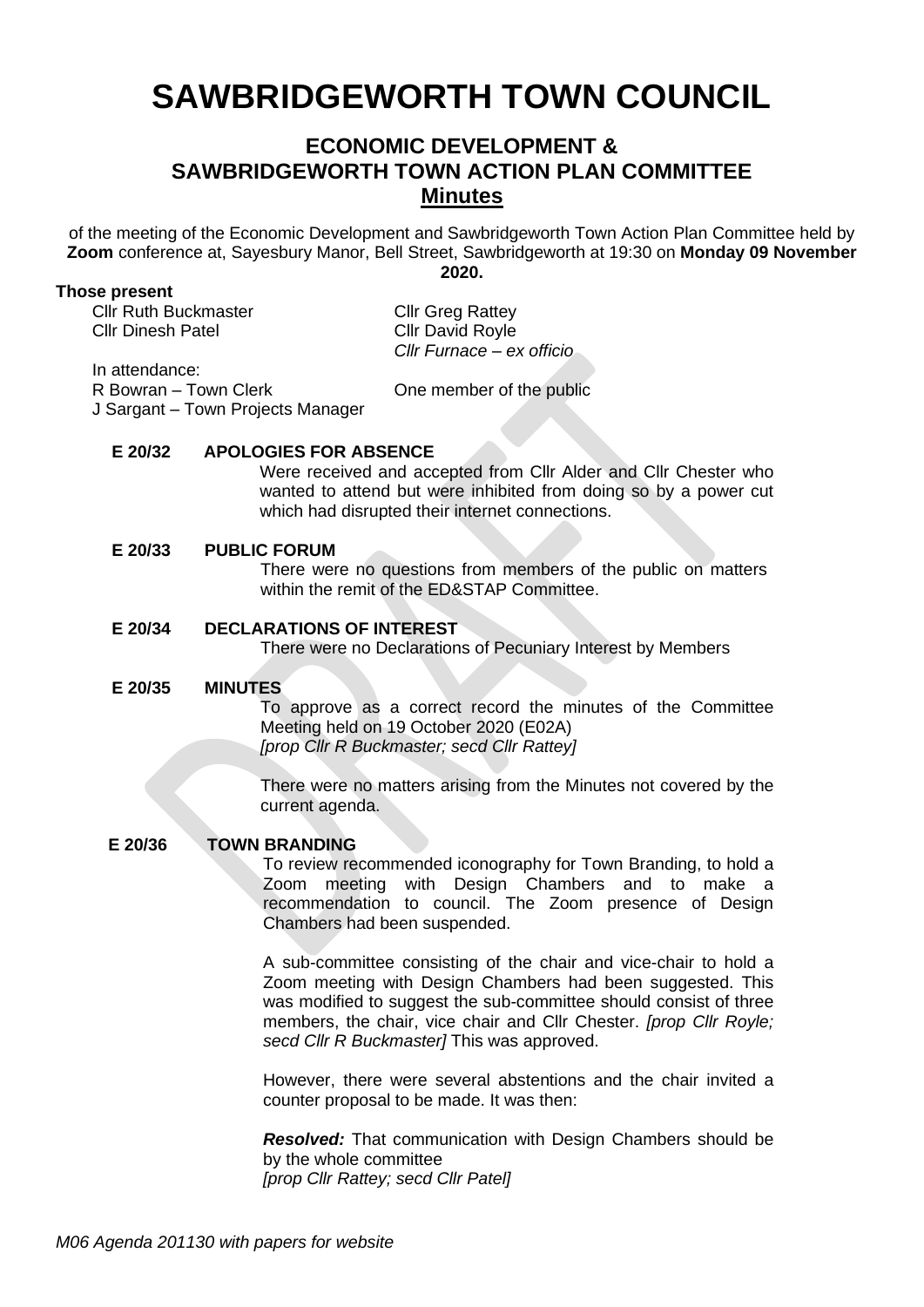#### **E 20/37 TOWN GREEN**

To review proposals for the development of Town Green.

Clerk advised that the topographical survey has been received and circulated to committee members.

He also advised that the Arboricultural survey could not be completed in terms of the impact assessment until a design for the area had been submitted.

The design notes made by the EHDC Conservation Officer were appreciated but did not constitute a design based upon a brief from committee members.

It was agreed that in order to progress the project the next steps should be:

- 1. Produce a brief prepared by the Town Green working party for a landscape architect to produce a design for the area.
- 2. Write a business plan to EHDC for the development of the area.

#### **E 20/38 TOWN ACTION PLAN 2020-24**

To note and review the latest iteration of the Town Action Plan which had been updated by Cllr Royle.

It was agreed to post this latest version on the council web-site and to present the version then current at the Annual Town Meeting in 2021, making the STAP the focus item in the agenda and available for public comment and consultation.

#### **E 20/39 CREATION OF A MARKET**

To review proposals for the creation of a new market within the confines of the current Covid advice.

It was agreed that there was no immediate prospect of establishing a market under the present Covid conditions. A costed proposal was called for in order to enable a "Grand Opening" in the Spring of 2021.

Clerk said that the costs for a market has been included in the 2020-21 budget. It was suggested that the TPM should keep the project on the back burner. It was stated that it would be Members who would instruct officers as to when the market would start.

Chair asked for a costed proposal for the next meeting. Clerk was asked to recirculate the original costed plan for opening a market.

#### **E 20/40 SHOP LOCAL CAMPAIGN**

To review proposal for a Shop Local campaign for the centre of Sawbridgeworth.

Committee was made aware of the promotion by Big Wave, who are contracted to Herts CC for a county wide campaign to promote economic development. A small element is to be the production of "Shop Local" signs, but the major part of the work will be in newsletters, radio and press publicity.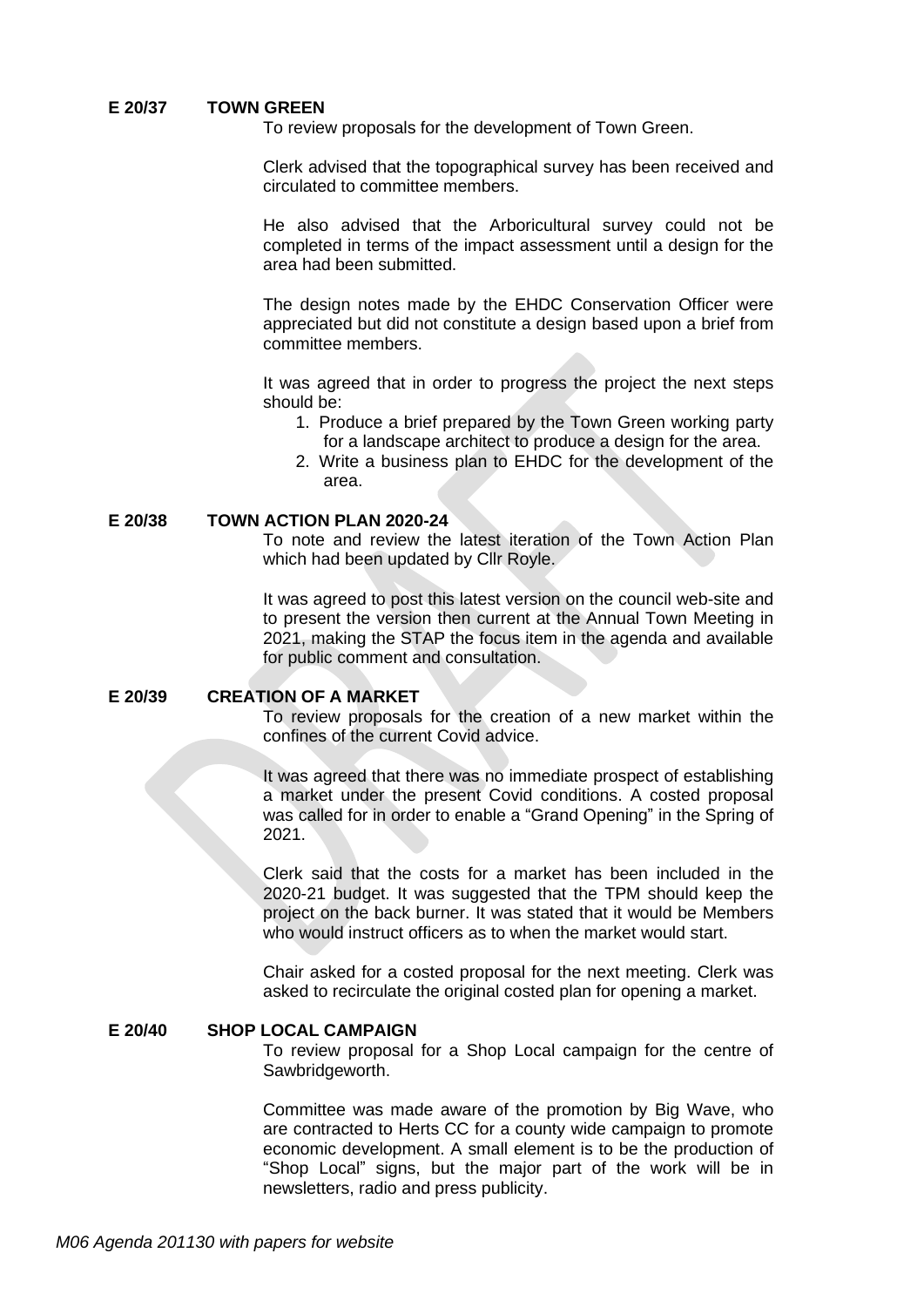#### **E 20/41 ITEMS FOR FUTURE AGENDAS**

There were no additional items for inclusion in future agendas.

Meeting Closed at 20:30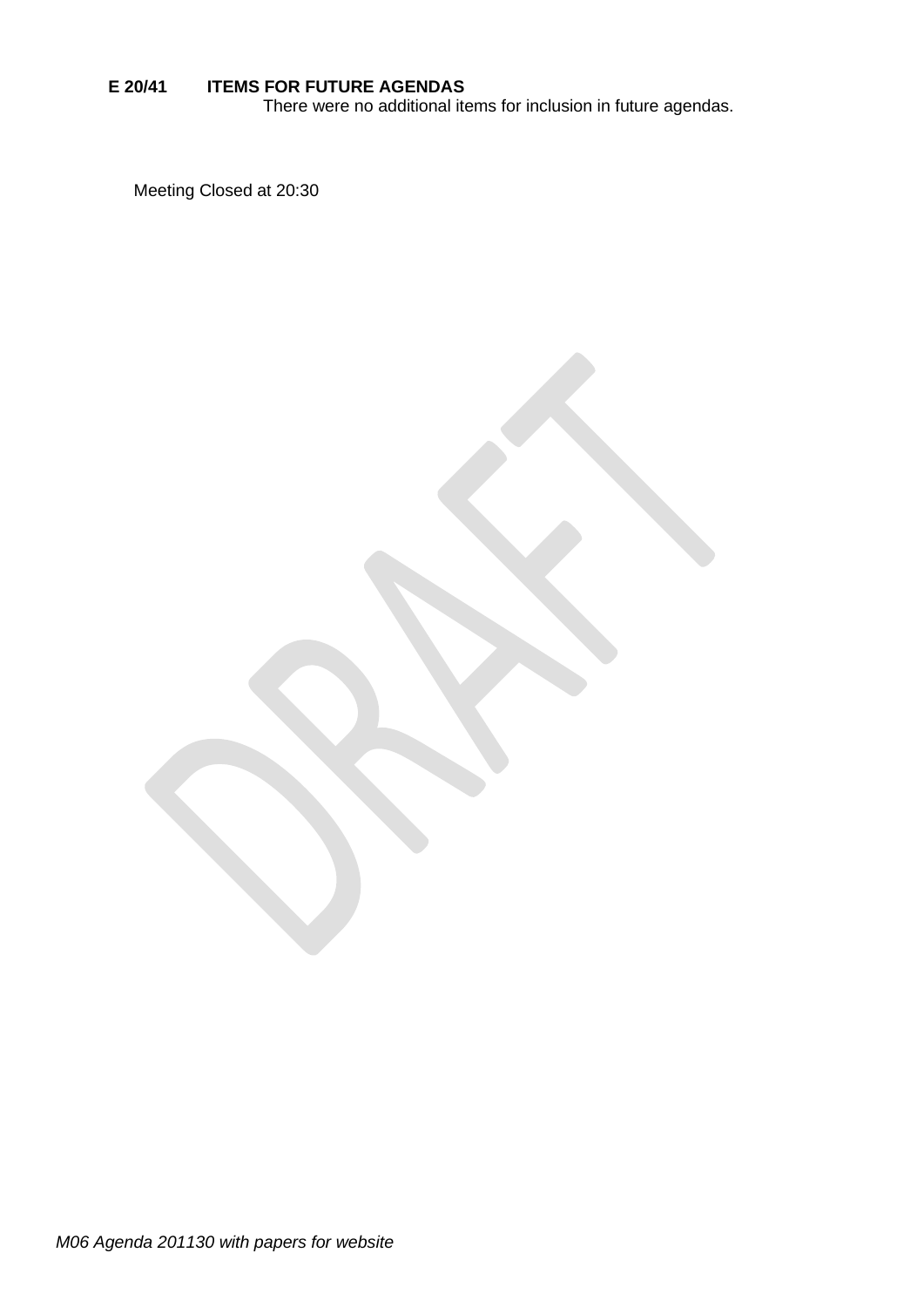# **Notes from the Eco-Audit Working Party Zoom meeting on 02 November 2020,**

Attendees: Cllr Annelise Furnace (AF), Cllr David Royle (DR), Cllr Eric Buckmaster (EHB), Mrs Hazel Mead (HM), Sarah Brown (SB), Richard Bowran Town Clerk (Clerk):

The report from 3Acorns identified the top 10 priorities for 2020, it was agreed to follow this format to guide the meeting.

# • **19C/25C heating/cooling settings; 21C in Hailey**

- o AC system not being used especially as it recirculates "bad" air.
- o Heating is by recommended electric panels
- $\circ$  Cooling is by opening windows.

Clerk confirmed these actions had been taken

# • **heating/AC off in parts of building less occupied**

o Heating/AC in chamber turned on and off manually as appropriate. Clerk confirmed these actions had been taken

- **energy saving computer settings; use LED lighting; install light movement sensors**
	- o computer energy savings set
	- o LED fittings used as replacements when current fittings expire
	- o Light movement sensors already fitted in the appropriate places.

Clerk confirmed these actions had been taken

# • **switch to 100% green energy tariff**

- o Currently in year 2 of a 3 year contract with British Gas.
- o Prices and choices are improving, will research with companies such as "Green" before next renewal.

Clerk confirmed these actions had been taken

- **updated job specifications/training and 'green' purchasing procedures** 
	- o All staff aware of the Green agenda.
	- o A rider to their contracts of employment emphasising their responsibilities will be issued. Clerk confirmed these actions had been taken

# • **biodiversity action plan for cemetery etc. (with Wildlife Trust)**

- o Cemetery manager in touch with the Wildlife Trust
- o Meadow mixture has been purchased and has been sown.
- o Publicity photos and an article will be sent to the BS Independent.
- **electric vehicle transition plan (purchase and charging)**
	- o Grant application on STC's behalf by EHDC was unsuccessful
	- o Suggestion that more grants will become available, officers to monitor availability.
	- o EV charging points in the Bell Street car park were promised by EHDC by end of December 2019.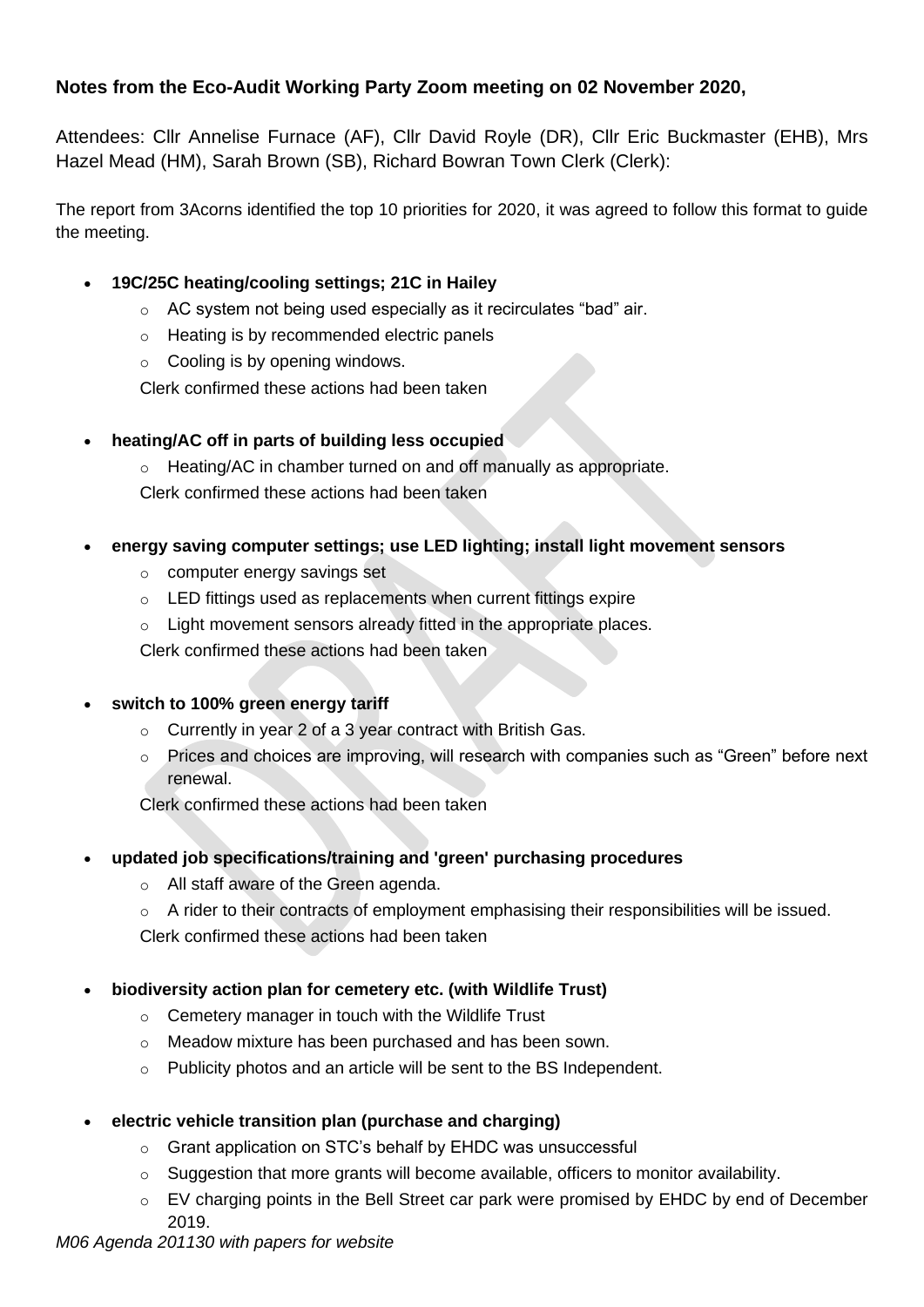- o Appears to be a delay in the granting of way-leaves by the Property Services Department. EHB reported that four additional lawyers were being recruited by EHDC which might speed up the process.
- o Clerk responded to request by EHDC for other recommended locations. Town Station, Shell Garage site, school car parks, public houses and the library/Memorial Hall were suggested

#### • **town zero carbon plan (part of Town Action Plan)**

- o Phase Two of the EcoAudit. Clerk to contact 3Acorns to arrange one-year review, already paid for – and seek proposal for town wide survey.
- $\circ$  School Streets initiative to be pursued. Agreed that this would be difficult to implement in Sawbridgeworth because of the location of the schools.
- $\circ$  Agreed that efforts on this subject should be included on the town council web-site.

#### • **explore solar panel options**

- o Not practical on STC building as shielded by trees.
- o Suggestion of installation on Hailey Centre roof.
- o Investigate with recommended Solarbarn company of Saffron Walden. Clerk said this had bot yet been pursued.
- o Question of financial payback thought to be a stumbling block.

#### • **office waste/recycling system (lobby EHDC)**

- $\circ$  Office waste collections have been suspended during the current coronavirus pandemic.
- $\circ$  Opportunity to apply from recycling waste bin when collections are resumed.

Clerk confirmed these actions had been taken

- **appoint Green Champion (as well as working group?) to support Town Clerk in audit implementation; Green Champion for events?**
	- o This was not thought to be appropriate initially but now agreed that Cllr Furnace should be the Green Champion.
	- o Audit to be maintained collectively by this working party
	- o Information and activities to be publicised on the STC web-site
- **include eco audit as standing agenda item at staff, full council meetings and via Annual reports (town/council)**
	- $\circ$  Standing item on Amenities committee agendas. Clerk confirmed this action had been taken
	- $\circ$  Agreed that in future there should be a meeting of this working party quarterly, two weeks in advance meetings of the Amenities Committee, so that the committee can be send the notes of the working party.

#### • **Other matter discussed**

- o Safety of opening up Bell Street without support for traffic management from Herts CC.
- $\circ$  Suggestion the Town Council should now approach HCC directly to point out the economic solutions propose for bell Street in the 2019 ARUP report. Action Town Clerk.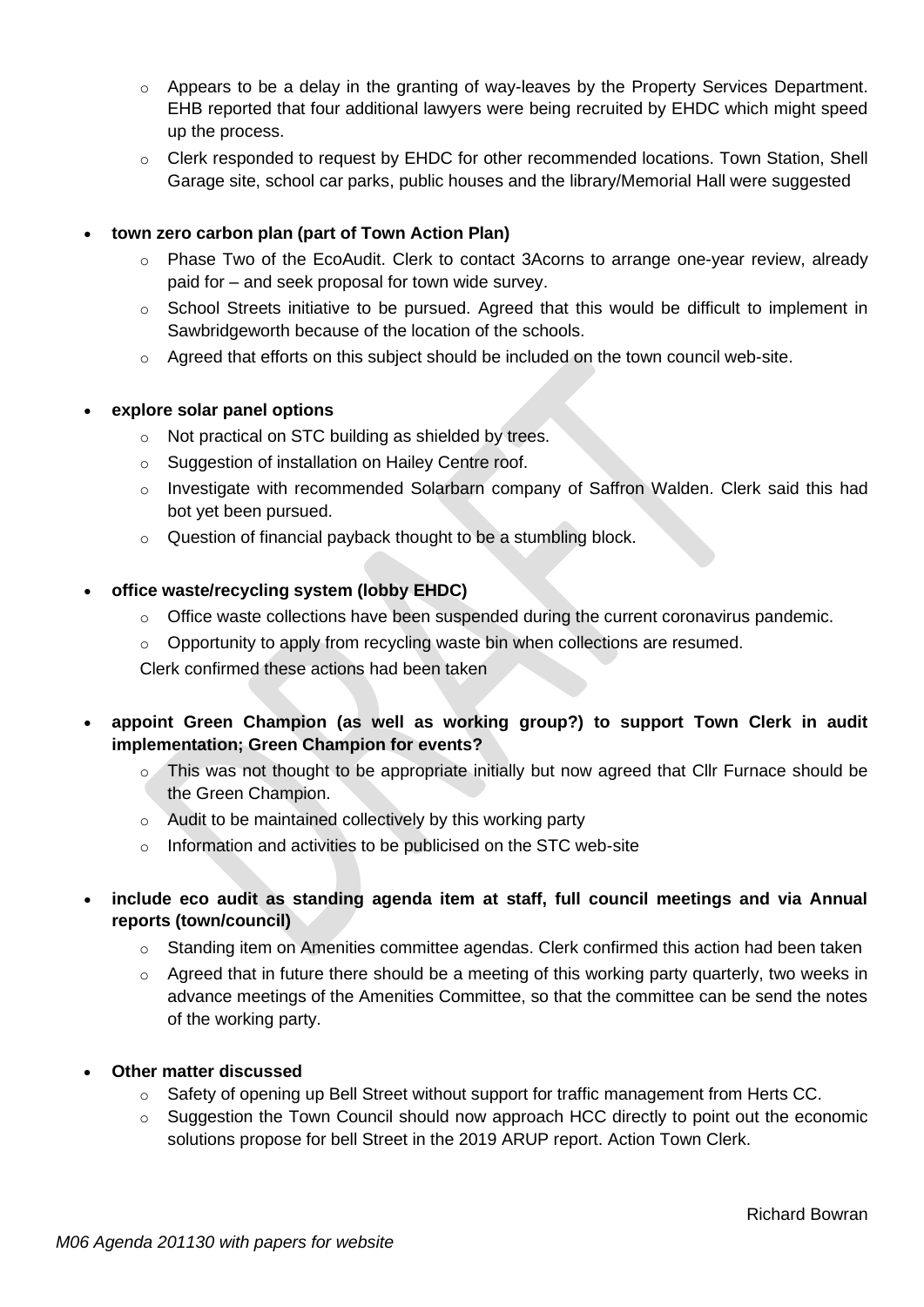In addition, Cllr Royle has made his summary of actions:

- Air quality: individual and Council-led monitoring; reducing idling, especially around schools (signs/school campaigns) and at level crossing (investigate Greater Anglia train scheduling/countdown indicator/signs)
- Community energy opportunities, taking account of EHDC initiatives; for businesses, community groups, community halls, as well as residents; retrofitting opportunities
- Recycling/refill/repair/reuse: link up with Sustainable Sawbridgeworth initiatives to promote and share information about effective recycling, use of businesses offering refills, planned repair cafe; monitor changes to government/local council waste management plans
- Reduce car usage; walk to school week etc.; promote cycling and walking; access to footpaths network; towpath improvement (EHDC plans; Canal and River Trust)
- Monitor and implement as appropriate EHDC and HCC climate change strategies and action plans: Sustainable Herts, EHDC Environmental Sustainability Action Plan etc.
- Monitor impact of: new developments and their sustainability/energy efficiency; District Plan Review; government initiatives
- Publicity: STC website; Facebook; market; community engagement day(s); work with schools, eco groups and school councils and Town School Council.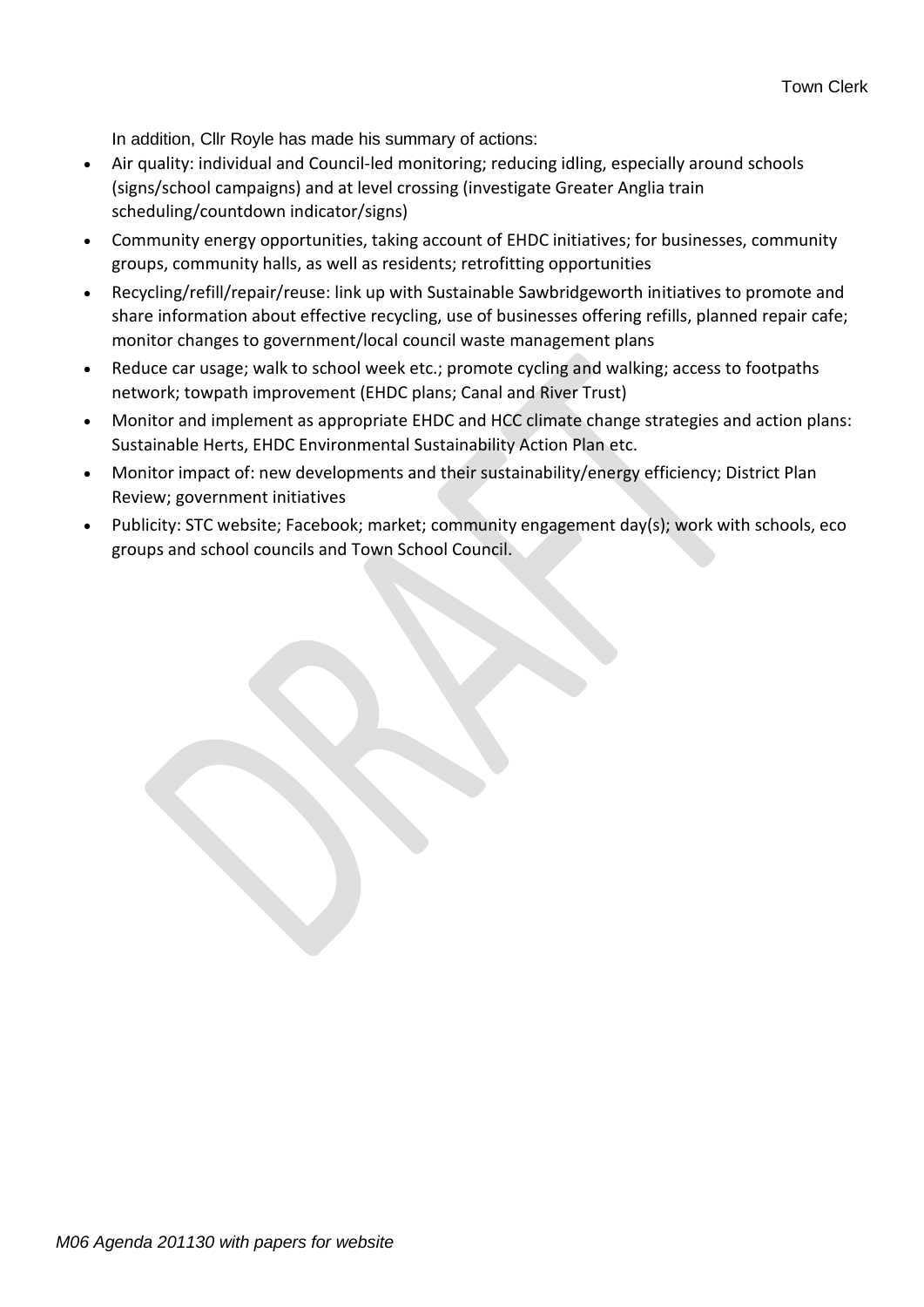#### **Mayor's report for full council meeting on 30th November <sup>2020</sup>** *(as of 23 rd November 2020)*

#### Remembrance Sunday

- Like some other councillors, I marked Remembrance Sunday by visiting the Sawbridgeworth Memorial individually, and laid a wreath on behalf of the Town Council. It was a misty morning at 8am, and was a very moving experience even without our usual large gathering. It felt as important a gesture as ever.
- I also laid a wreath at the RAF Sawbridgeworth Airfield Memorial dedicated to all who served at the airfield during World War II.

#### Local businesses

• I met new business Boyletts Law on  $13<sup>th</sup>$  November virtually over Zoom. The law firm is based at The Maltings and is keen to engage with local community events, is interested in SawboBus sponsorship and in supporting the Mayor's Charities.

#### Hertfordshire Scouts

•On 14<sup>th</sup> November I attended the virtual AGM of the Hertfordshire Scouts, which provided an excellent overview of recent achievements including videos by some of the 140 participants of the group who attended last year's Jamboree in the USA. There are now 19,553 members of Hertfordshire Scouts but there is a waiting list of over 3,000 young people across the county. Fundraising has been hit by the Covid-19 pandemic and the organisation has done a lot of work to ensure it is financially sound.

#### EHAAT virtual tour

•I attended a virtual tour of the Essex & Herts Air Ambulance service on 19<sup>th</sup> November which included its new airbase being built at North Weald. I learnt how the charity has been adapting to current restrictions in working and fundraising. Trends in calls during lockdown show that the first period saw a drop of up to 30% with less road collisions, but those that did take place were higher energy collisions in which drivers had greatly exceeded speed limits.

#### Chairing a Virtual Meeting training

• Run by HAPTC this session was held on 17<sup>th</sup> November and went through various approaches and tips for running the perfect online meeting including holding a practice meeting, noting protocols on the agenda, and decluttering your video call background. I will be circulating notes to Members.

#### Stort towpath

• I have been in touch with the Canal & River Trust about the poor state of the towpath, and together with Cllr Royle have compiled a report of hotspots for repair. I will update Members further at our meeting.

#### Civic Dinner

•This year's Civic Dinner will take place on Saturday  $1<sup>st</sup>$  May at the Memorial Hall, Covid-19 rules permitting. Catering and the Ghias are booked. So please save this date for your diaries as I would love you to be there; it is a fundraising event for this year's Mayor's Charities – EHAAT and the  $1<sup>st</sup>$  Sawbridgeworth Scouts https://www.justgiving.com/crowdfunding/sawbomayorcharities

#### *Annelise Furnace*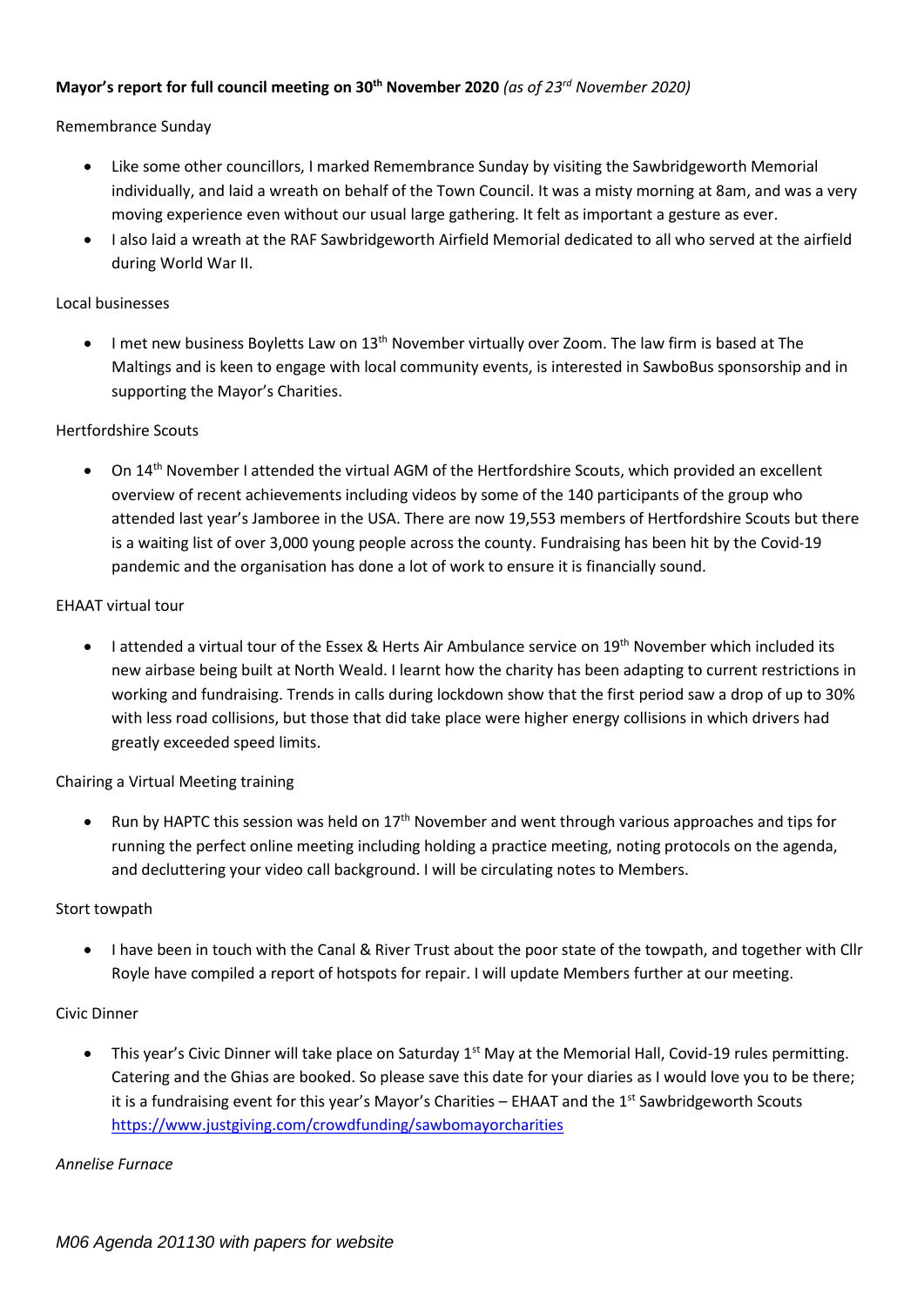# **County councillor report Nov 2020**

# **Major Consultations**

**East Hertfordshire Growth and Transport Plan Opening date:** 31 October 2020 **Closing date:** 31 January 2021

The draft East, and South East Growth & Transport Plan (GTP), covering the towns of Bishop's Stortford and Sawbridgeworth, down to Hertford, Ware, Hoddesdon, Broxbourne, Cheshunt and Waltham Cross, and the key transport links between these towns and to surrounding areas, will start the process of public consultation in October and is due to finish in December 2020. The consultation documents already includes feedback from workshops with County Councillors and District Portfolio Holders as well as officers for the area have been used to refine the initial schemes and packages that considers the key problems and opportunities which currently exist or may in the future on the transport network and identifies what types of interventions are needed to improve the transport network.

The East Hertfordshire GTP has been developed at the same time as the South East Hertfordshire GTP due to the number of linked trips between the areas.

The Eastern Growth & Transport Plan (EGTP) is a new transport strategy to help direct and plan transport improvements and investment in Bishop's Stortford and Sawbridgeworth and surrounding areas[.https://www.hertfordshire.gov.uk/about-the-council/consultations/transport](https://www.hertfordshire.gov.uk/about-the-council/consultations/transport-and-highways/eastern-area-growth-and-transport-plan.aspx)[and-highways/eastern-area-growth-and-transport-plan.aspx#](https://www.hertfordshire.gov.uk/about-the-council/consultations/transport-and-highways/eastern-area-growth-and-transport-plan.aspx)

The South East Hertfordshire Growth & Transport Plan (EGTP) is a new transport strategy to help direct and plan transport improvements and investment in Hertford, Ware, Hoddesdon, Broxbourne, Cheshunt and Waltham Cross, and to surrounding areas [.https://www.hertfordshire.gov.uk/about-the-council/consultations/transport-and-highways/south](https://www.hertfordshire.gov.uk/about-the-council/consultations/transport-and-highways/south-east-central-growth-and-transport-plan.aspx)[east-central-growth-and-transport-plan.aspx#](https://www.hertfordshire.gov.uk/about-the-council/consultations/transport-and-highways/south-east-central-growth-and-transport-plan.aspx)

# **The GTPs set the following 6 objectives:**

1. Connected - Improved transport connections between and within urban and rural locations and services to support economic activity, education, access to services and the development of new jobs and homes.

2. Reliable - Improved network resilience and journey time reliability for all users, so that transport networks and services provide consistent and dependable journeys throughout the day. 3. Accessible - Provide improved transport networks by all modes, including public transport services, to increase the choice available to transport users and reduce barriers to prosperity, development and growth.

4. Attractive Place - Enhance the function and character of East and South East Hertfordshire's neighbourhoods and public locations to support vibrant communities and preserve and enhance the local environment and quality of life.

5. Efficient - Make the most efficient use of resources and technology by reducing the need to travel and enabling a shift to more sustainable modes of travel.

6. Healthy and Safe - Promote measures to improve safety and reduce the negative impacts of motorised travel, in particular private car travel; to reduce the harm caused to public health, the environment, and to minimise safety risks.

The draft EGTP proposes 37 Packages and the draft SEGTP proposes 40 packages comprising multiple interventions, including some significant larger scale schemes as well as smaller scale projects focusing on locations.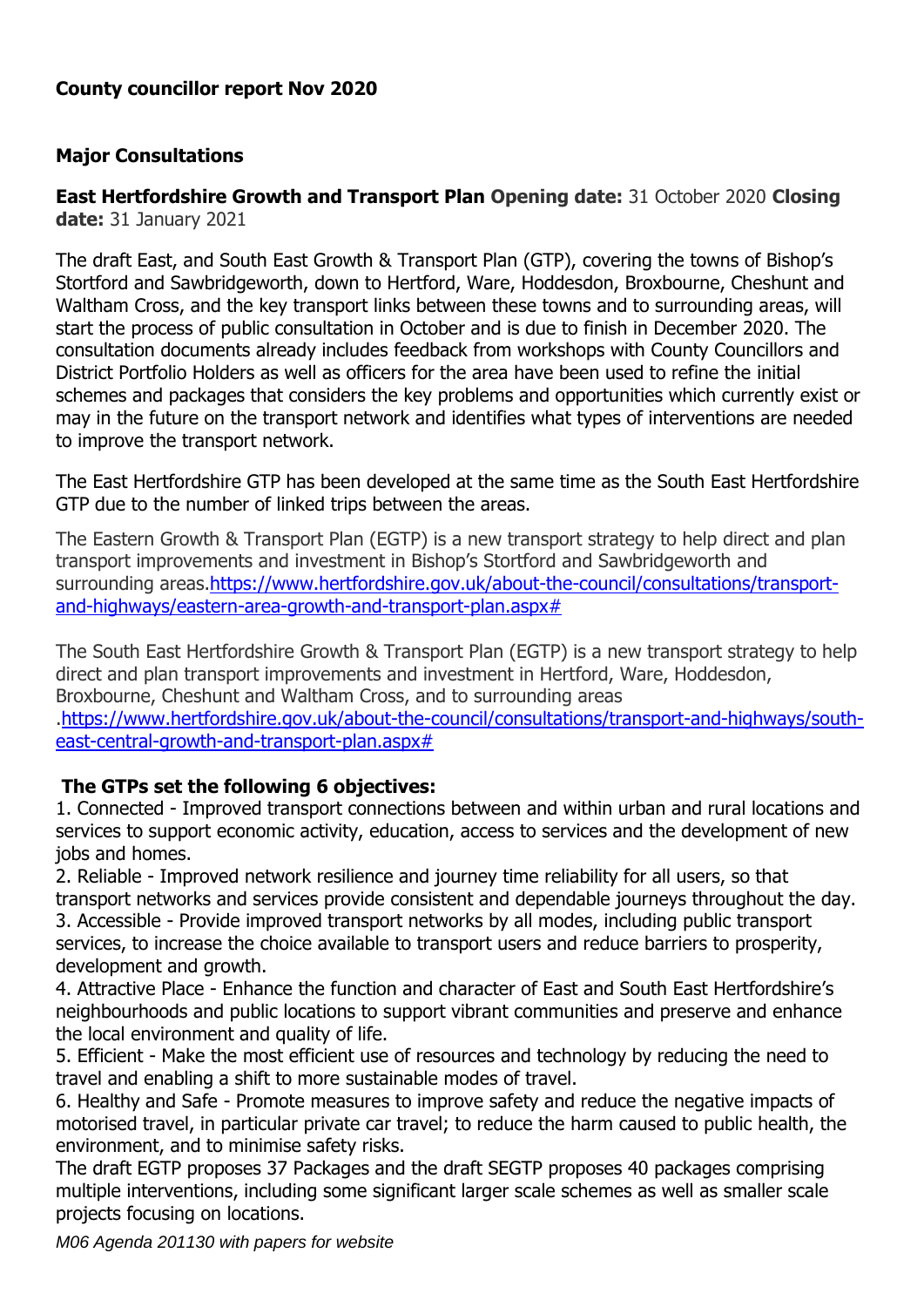# **Sustainable Hertfordshire** This public engagement is open from **02 November 2020**

We invite your views on climate change and sustainability in Hertfordshire. Here is a summary of the County Council's ambitions. Further details can be found via the survey.

The county council's ambitions for leading in our own operations are:

- Carbon neutral for our own operations by 2030
- All operations and services are ready for future climates
- Improve biodiversity on our land by 20% by 2030
- Reduce what we throw away. Send nothing to landfill by 2030

The county council's ambitions for enabling and inspiring a sustainable county are:

- Net zero greenhouse gas county before 2050
- Our communities are ready for future climates
- Improve wildlife in our land and water by 20% by 2050
- Clean air for all by 2030
- Increase resource efficiency threefold in the County by 2050

https://www.hertfordshire.gov.uk/about-the-council/consultations/environment/sustainablehertfordshire-strategy.aspx#

# **Diversity & inclusion Strategy**

This consultation opened on **21 October 2020**

The council's current Diversity & inclusion Strategy is due to end this year. This survey is asking you to inform how we deliver a new strategy that:

• Works with communities to ensure that our services are responsive to our diverse population

• Works in partnership across all sectors to make Hertfordshire a safe and inclusive County of Opportunity for all its residents

Hertfordshire County Council provides a number of services. This includes; Adult Social Services, Children's Services, Education, Libraries, Roads, Fire and Rescue, Citizenship Services and Public Health. A full list of services can be found here. To help us understand both the needs of our communities and how we can work better together, we would be grateful if you could complete the short set of questions below.

The Equality and Diversity team has worked with a number of stakeholders over the last year to identify how to develop the new strategy that meets the needs of Hertfordshire's diverse population. The below sets out our proposed added-value themes for our new Diversity & Inclusion Strategy alongside some questions designed to help us determine the actions we may need to take to deliver on these aspirations.

https://www.hertfordshire.gov.uk/about-the-council/consultations/equality-strategy-2016- 20/diversity-and-inclusion-survey.aspx#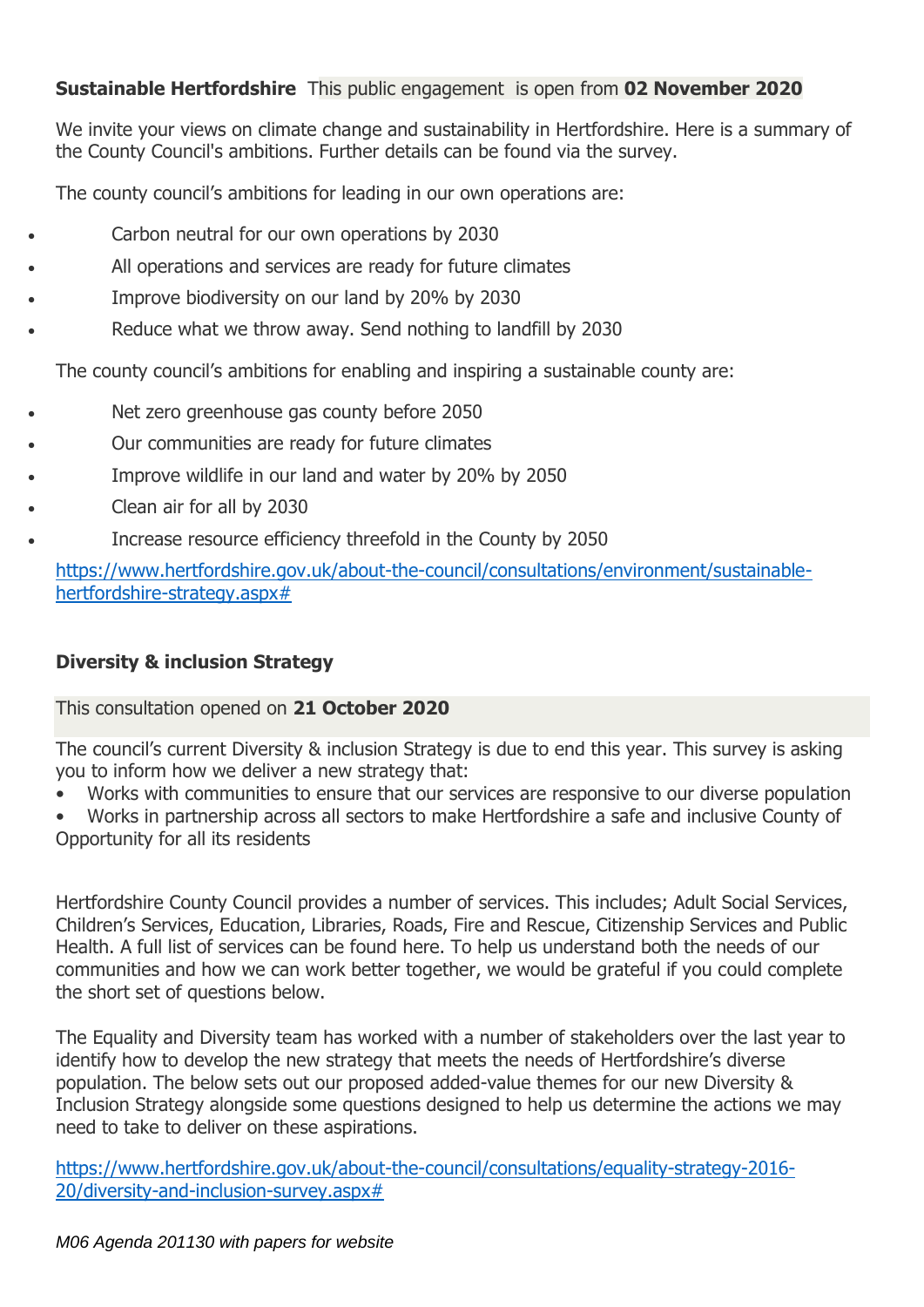# **A clearer approach to setting speed limits on Hertfordshire's roads is on the way.**

Over the summer, Hertfordshire County Council consulted on an updated strategy for setting speed limits on the county's roads, including clearer guidance on the introduction of 20mph areas that aim to improve conditions for people walking and cycling.

The strategy includes a framework for setting speed limits so that they are more consistently applied across the road network, reflecting the design of the road and the way it is used. It also provides clearer guidelines on the measures (such as traffic calming, signing and technology) that can be used to reinforce those limits.

Following the consultation, the Speed Management Strategy was debated at the county council's Highways and Environment Cabinet Panel, and will now go to the council's Cabinet to be formally adopted.

The Speed Management Strategy supports the county council's Local Transport Plan, which sets out the vision for transport in Hertfordshire, and in particular how active travel such as walking and cycling can play a bigger role in helping people get around.

The Highways and Environment Cabinet Panel papers, including the Speed Management Strategy, are online at [https://democracy.hertfordshire.gov.uk/mgAi.aspx?ID=3967#mgDocuments](http://track.vuelio.uk.com/z.z?l=aHR0cHM6Ly9kZW1vY3JhY3kuaGVydGZvcmRzaGlyZS5nb3YudWsvbWdBaS5hc3B4P0lEPTM5NjcjbWdEb2N1bWVudHM%3d&r=13055549920&d=12746865&p=1&t=h&h=0109447ba402a1a759843d01e5e34861)

# **Under 11s - Applying for primary, junior and middle schools in 2021**

# **The process for applying to primary, junior and middle schools in Hertfordshire opens on Monday 2 November.**

If your child is due to start primary school or move on to a junior or middle school next year, make sure you apply for a place in good time.

The easiest way to apply for a school place for September 2021 is to visit [www.hertfordshire.gov.uk/admissions](http://track.vuelio.uk.com/z.z?l=aHR0cDovL3d3dy5oZXJ0Zm9yZHNoaXJlLmdvdi51ay9hZG1pc3Npb25z&r=13029596791&d=12630490&p=1&t=h&h=e71733005b4bc1678ad1673e611e4bce) and complete the online application form.

Online applications can be amended at any time before the closing date and you can access your school offer before allocation letters are received and accept your school allocation online.

Last year, 99 per cent of parents applied this way and found the system quick, easy and secure.

Terry Douris, Cabinet Member for Education, Libraries and Localism, said: "We have a good track record of offering children a place at one of their preferred schools and we understand how important this is to parents and carers. Last year nearly 98 percent of children in Hertfordshire were allocated one of their four ranked primary, junior or middle schools.

A leaflet explaining how to apply will be distributed to families at the beginning of November. They will be posted directly to families with children of reception age and distributed by schools to children in year 2 in infant schools and year 4 in first schools.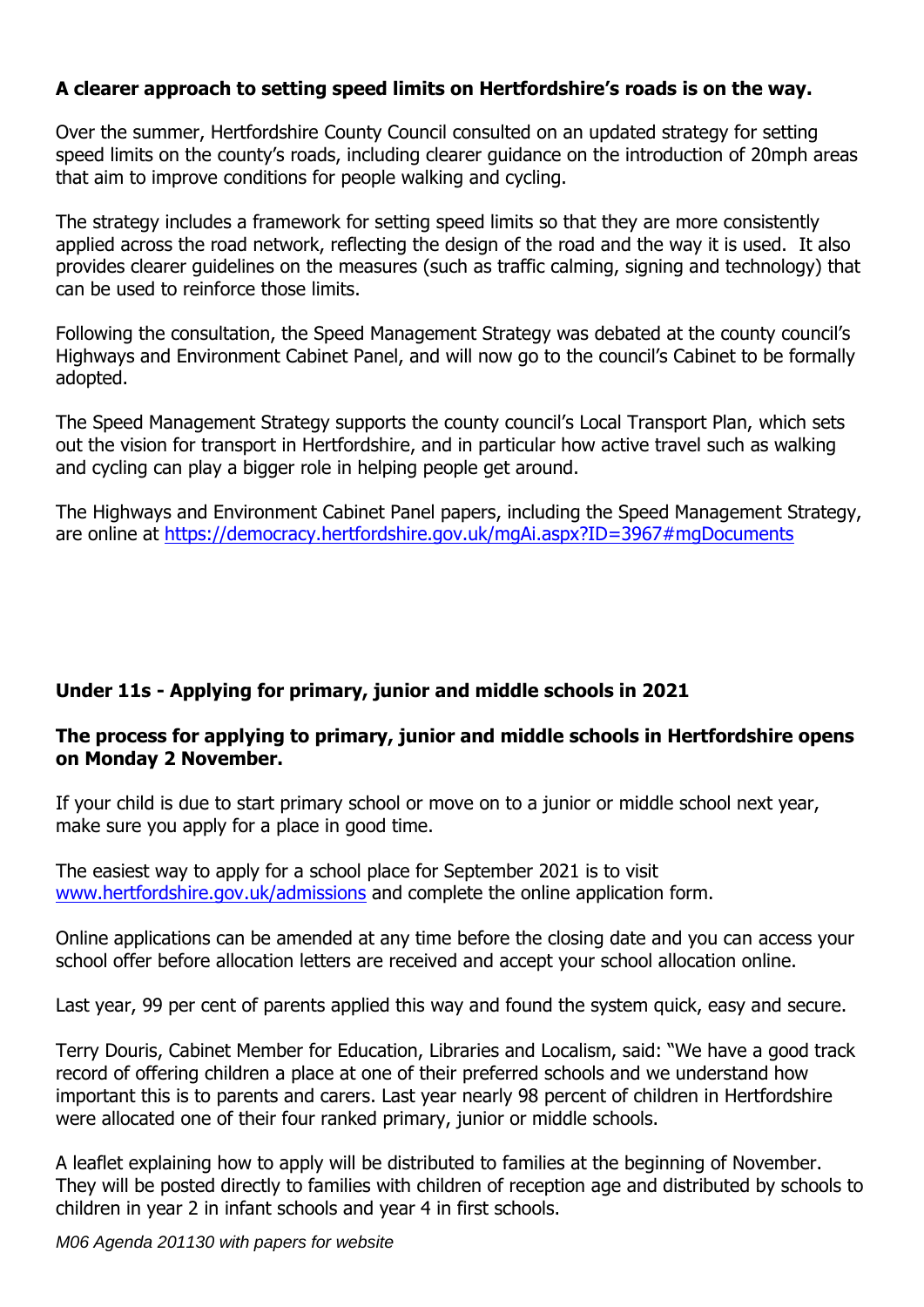Before making an application, parents and carers are strongly advised to read the information on the website thoroughly to help them make their preferences. Parents/carers should contact schools directly to find out more.

The closing date for Under 11s applications is Friday 15 January 2021 and it is vital that parents make their applications on time.

All the information you need about the Under 11s process is available at [www.hertfordshire.gov.uk/admissions](http://track.vuelio.uk.com/z.z?l=aHR0cDovL3d3dy5oZXJ0Zm9yZHNoaXJlLmdvdi51ay9hZG1pc3Npb25z&r=13029596791&d=12630490&p=2&t=h&h=e71733005b4bc1678ad1673e611e4bce)

Parents without internet access can request a paper application form that must be returned direct to the Admissions and Transport team. Application forms cannot be returned to any Hertfordshire school.

The on-time application process for admission into secondary, upper, studio schools and university technical colleges, to start in September 2021, closes on 31 October. Parents and carers can continue to make late applications for this process at [www.hertfordshire.gov.uk/admissions](http://track.vuelio.uk.com/z.z?l=aHR0cDovL3d3dy5oZXJ0Zm9yZHNoaXJlLmdvdi51ay9hZG1pc3Npb25z&r=13029596791&d=12630490&p=3&t=h&h=e71733005b4bc1678ad1673e611e4bce) The last date to make an application to be considered for allocation day is 1 February 2021.

Parents are advised to check [www.hertfordshire.gov.uk/admissions](http://track.vuelio.uk.com/z.z?l=aHR0cDovL3d3dy5oZXJ0Zm9yZHNoaXJlLmdvdi51ay9hZG1pc3Npb25z&r=13029596791&d=12630490&p=4&t=h&h=e71733005b4bc1678ad1673e611e4bce) for any updates to the published admission arrangements or timescales and for advice on where to find extra help about applying for places. Details about new schools and additional places will also be published on the website.

# **Hertfordshire County Council supports new joint committee for Good Growth**

Hertfordshire County Council is the second of 11 councils on the Hertfordshire Growth Board to officially announce its support for the new statutory joint committee. Building upon the success of the Growth Board collaboration over the last two years, the new committee, made up of Hertfordshire Council Leaders and Chair of the Local Enterprise Partnership, will work within a democratic framework in all its future decision making.

This increased openness and transparency in the meetings of the Growth Board will provide a means for businesses, stakeholders and residents to understand how the work of the Board will support the delivery of good growth with long-term benefits for Hertfordshire. Councillor David Williams, Leader of Hertfordshire County Council and Chair of Hertfordshire Growth Board, said: "The joint committee is a positive step and an important evolution of the Growth Board governance. The county council supports the work of the Growth Board and its commitment to ensuring residents, businesses and stakeholders are part of the county's Growth journey, from meetings right through to delivery. We welcome the increased openness and transparency this joint committee will bring."

Hertfordshire Local Enterprise Partnership and Watford Council have also given their formal support for the new joint committee.

# **Hertfordshire County Council statement on support for families**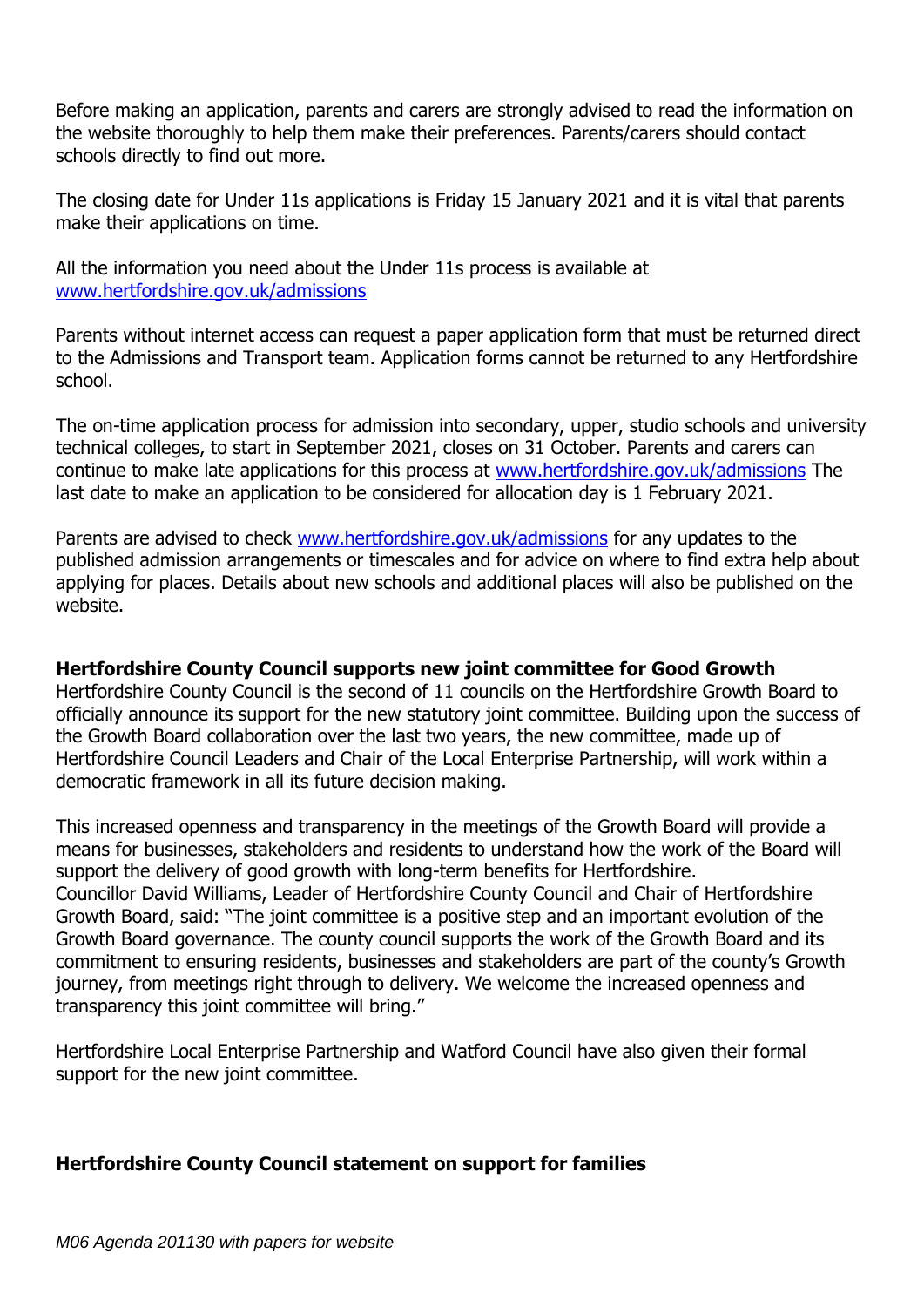Cllr Teresa Heritage, Deputy Leader and Cabinet Member for Children, Young People and Families, said:

"We remain committed to supporting families at this difficult time and want to reassure all our residents that help is at hand for those who need it right now. We work closely with families across the county and support several schemes and initiatives providing additional extra help, including financial support, food and provision of other household supplies to families in need.

"Over the past six months we have provided additional support to more than 3,500 children and young people. We've worked more closely than ever with local voluntary and community groups, including providing £120,000 of funding for local foodbanks, enabling them to use their local knowledge to best meet the needs of their communities. We've offered grants to families facing financial difficulties to help with the costs of food, bills and the purchase of other household essentials, and these grants are still available. We have created a brand-new social care team to provide support to families adversely affected by the pandemic, including many who wouldn't previously have accessed services.

# "**We understand the strength of feeling around the issue of holiday hunger in our communities, and the impact of the COVID-19 pandemic on many families across the county. Ultimately, no child in Hertfordshire should be going hungry and we are working hard to ensure this doesn't happen."**

"If you need help, please contact HertsHelp at [www.hertshelp.net,](http://www.hertshelp.net/) email [info@hertshelp.net](mailto:info@hertshelp.net) or call 0300 123 4044."

# **School Holiday food vouchers press release**

Hertfordshire County Council's Conservative administration has moved quickly to provide food vouchers during the school holidays following the Government's grant of nearly £2.5m to Hertfordshire.

The Council will be providing food vouchers to the value of £15 per week for each child in the County that receives free school meals during the school holidays from Christmas 2020 to Summer Half Term 2021, inclusive.

Cllr David Williams, Leader of the Council, said: "We have always said that no child or vulnerable household should go hungry during this pandemic and the money from government will help us deliver on that pledge. Thanks to our effective financial management and strong lobbying of Government, I am delighted that we have been able to secure sufficient funds to support those in need."

"We also welcome the Government's expansion of the Holiday Activities and Food programme covering the Easter, Summer and Christmas 2021 school holidays. This will provide an opportunity to build on the innovative Fit, Fed and Read holiday activity that has been delivered locally since 2018 in conjunction with Herts Sports Partnership."

# **HERTFORDSHIRE SAFEGUARDING CHILDREN PARTNERSHIP (HSCP) ARE WORKING WITH NSPCC TO LAUNCH A COUNTYWIDE NEGLECT CAMPAIGN IN EARLY 2021 SURVEY LAUNCHED TO GAUGE UNDERSTANDING OF NEGLECT ACROSS COUNTY**

(Friday 20 November), on World Children's Day, the NSPCC and Hertfordshire Safeguarding Children Partnership (HSCP) are announcing that they will be launching a countywide campaign to raise awareness of and help prevent neglect of children and young people in the county.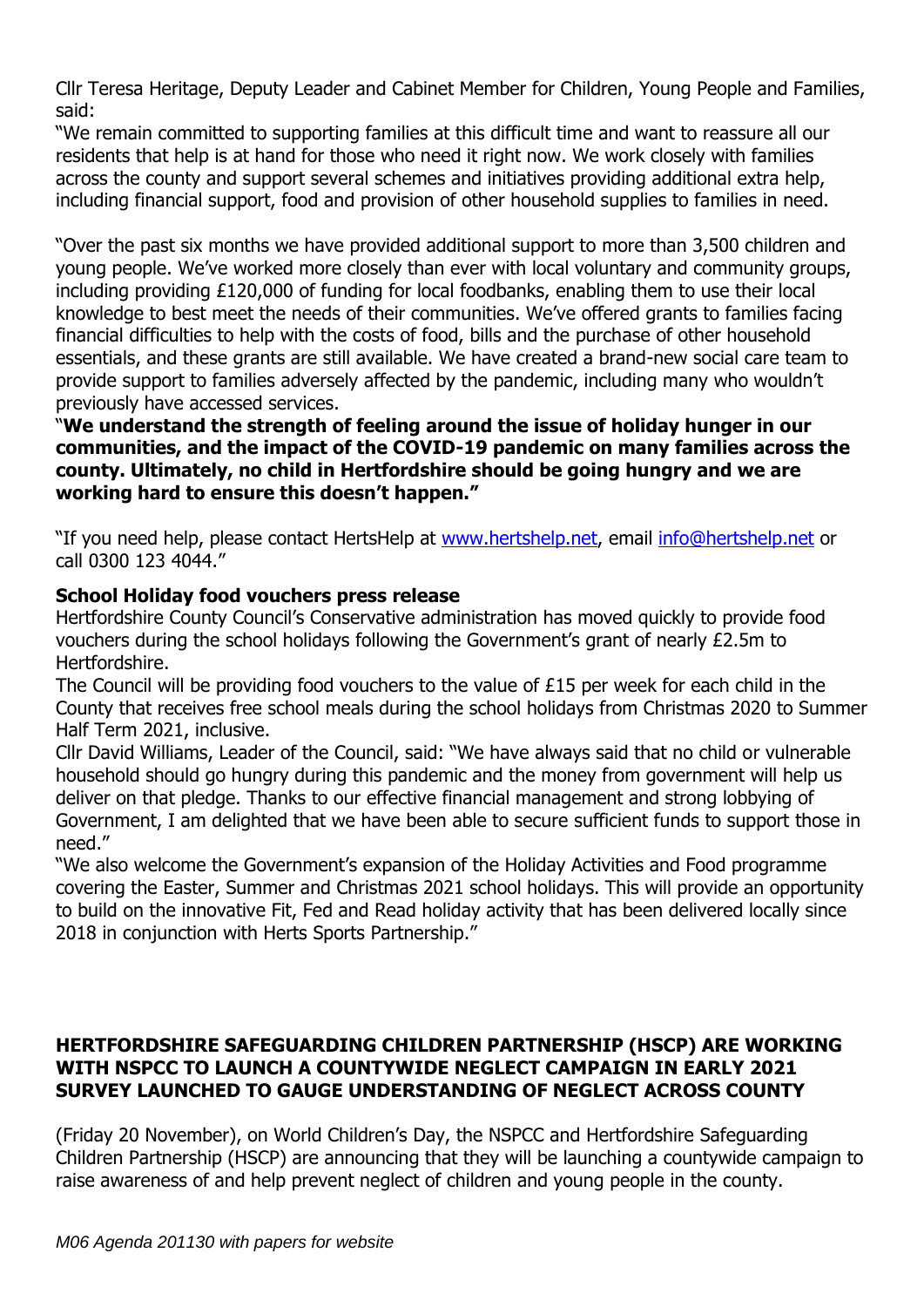The campaign is being launched in early 2021 alongside Hertfordshire's new neglect strategy, which will focus on intervening at the earliest opportunity to help prevent neglect and reduce the impact it has on children. A key priority for the HSCP for some time, the new strategy will reinforce Hertfordshire's commitment to reducing the number of children and young people experiencing neglect and look to tackle the many causes of child neglect.

Neglect is the most prevalent form of child abuse across the UK and in line with this, Hertfordshire has seen a steady rise in offences over the last three years.

The county's police force recorded 116 offences against children from 2017/18 to 2019/20\*, an increase of 45% in the last three years. However, many neglect cases go unreported and the number is likely to be considerably higher as lockdown figures are yet to be released.

Whilst the campaign is set to officially launch in 2021, we're asking Hertfordshire's parents and carers to help us understand what they know about child neglect and its affects to help us shape the strategy and our work with local professionals working with families. You can provide your feedback up until 12 February 2021 at:<https://bit.ly/HertsNSPCCsurvey>

About one third of calls made to the NSPCC Helpline are from people concerned a child might be experiencing neglect, which is when a young person's basic needs are not being met. This includes the child not having warm, clean clothing; enough to eat or drink; receiving love and care; access to healthcare; and support with education.

The campaign will run in three phases; the first phases will look to work with professionals, the second phase will target work with parents and carers and the third phase will be led by young people themselves. 

The survey link is:<https://www.surveymonkey.co.uk/r/DZYWMGQ>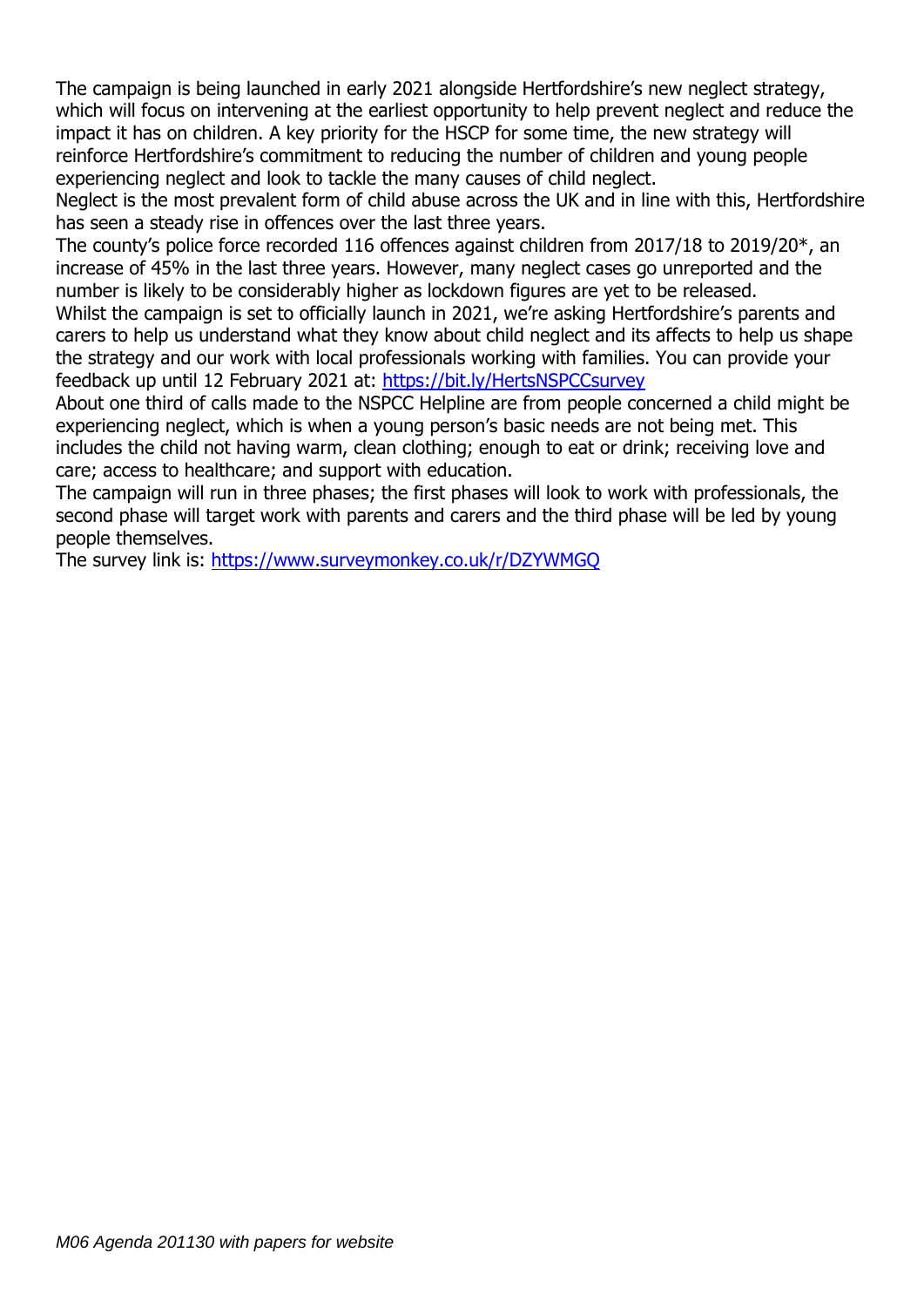#### EHDC

My East Herts report for Town Council 30.11.2020

#### 3.11

#### **Family services zoom**

All partners gave an update on what they had been doing. It was noted There was an increase in mental health referrals and to helplines for domestic violence plus other children services.

#### **Overview and Scrutiny Committee**

East Herts had highest volunteers in county. Unemployment rising and calls to housing teams have risen. Leisure hospitality and tourism have faced biggest pressure. Launchpad in BS reopened in July is being well used. Stansted airport is restructuring. Receptions at council offices have reopened but demand is low. Healthy Hub switched to online. Council faces loss of income £800,000 per month.

#### 4.11

#### **DMC**

2 applications

3/20/0151 outline planning for 223 dwellings.

Long discussion with traffic and congestion on London Rd being main concerns. We were informed there had been modelling carried out by Highways at county and they did not object to the application. Again with many concerns over this development there were no grounds on which it could be refused.

Application approved.

#### 3/18/2798

15 self-contained flats in Blue coats house Hertford.

Most of the Hertford councillors welcomed this development as an improvement to a listed building. The application was approved.

#### 11.11 **Members briefing on Herts growth board**

All 11 district involved

Needs £6b for infrastructure some from s106 rest grants and government looked at Nw corridor and se Harlow Gilston innovation corridor. Need east west links.

Leisure centres Hertford theatre Revised business cases Grange paddocks due to complete Oct 2021 90% Survey wanted new centre

Hertford Theatre £20.9m public works loan, at moment Theatre costs council but will go into revenue surplus when open mid 2023 In need of improvement work not disabled compliance Theatre cover cost of borrowing loan Figures confidential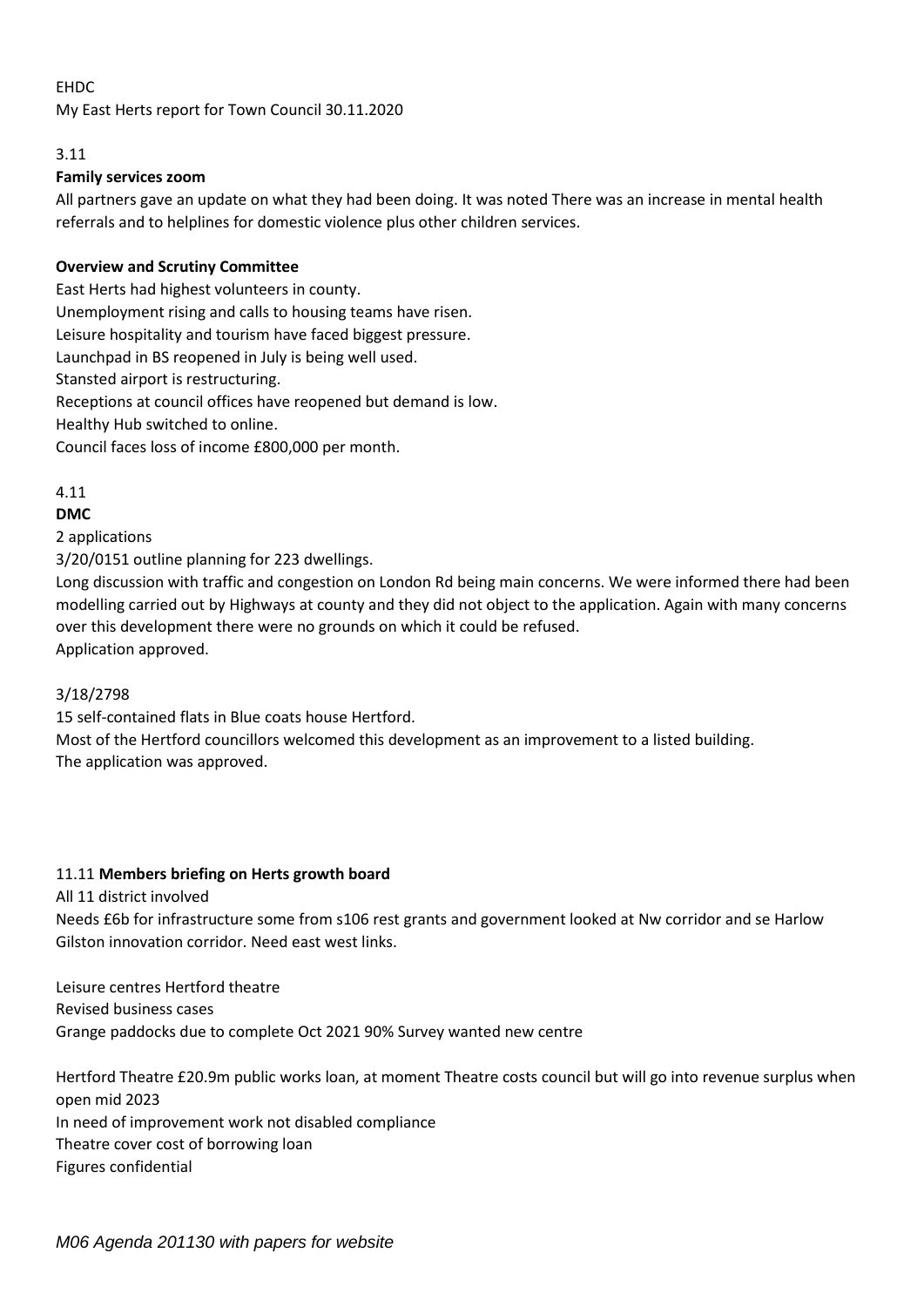12.11.20 **Members briefing** Building safety bill High rise flats after Grenfell Hackett review recommendations

New building safety regulator Gateways Controls on higher risk building Duty holder roles Monitoring of competency standards Significant enforcement powers Stronger voice for residents

Gateways: 1 planning 2 building control 3 occupation

Duty holder responsibility: Clients Principal designer Principal contractor Accountable person

Competency: Provision to improve competence and accountability levels in building control Guidance and BSi standards to be published Should be better level of scrutiny Registers building inspectors must prove competence to practice. Insurance implications

In scope buildings are over a certain height 18 m Hertfordshire building control in good position training on competency already underway

We then had **Social media training.** Best practices Pitfalls Share message Tools Blogs/twitter Network Facebook Photo YouTube

To support members in community Share council message

As public elected people be careful what you post

18.11 **HGGT briefing on Sustainability** this was run as workshops in breakout groups we looked at what residents would want from the development.

*M06 Agenda 201130 with papers for website*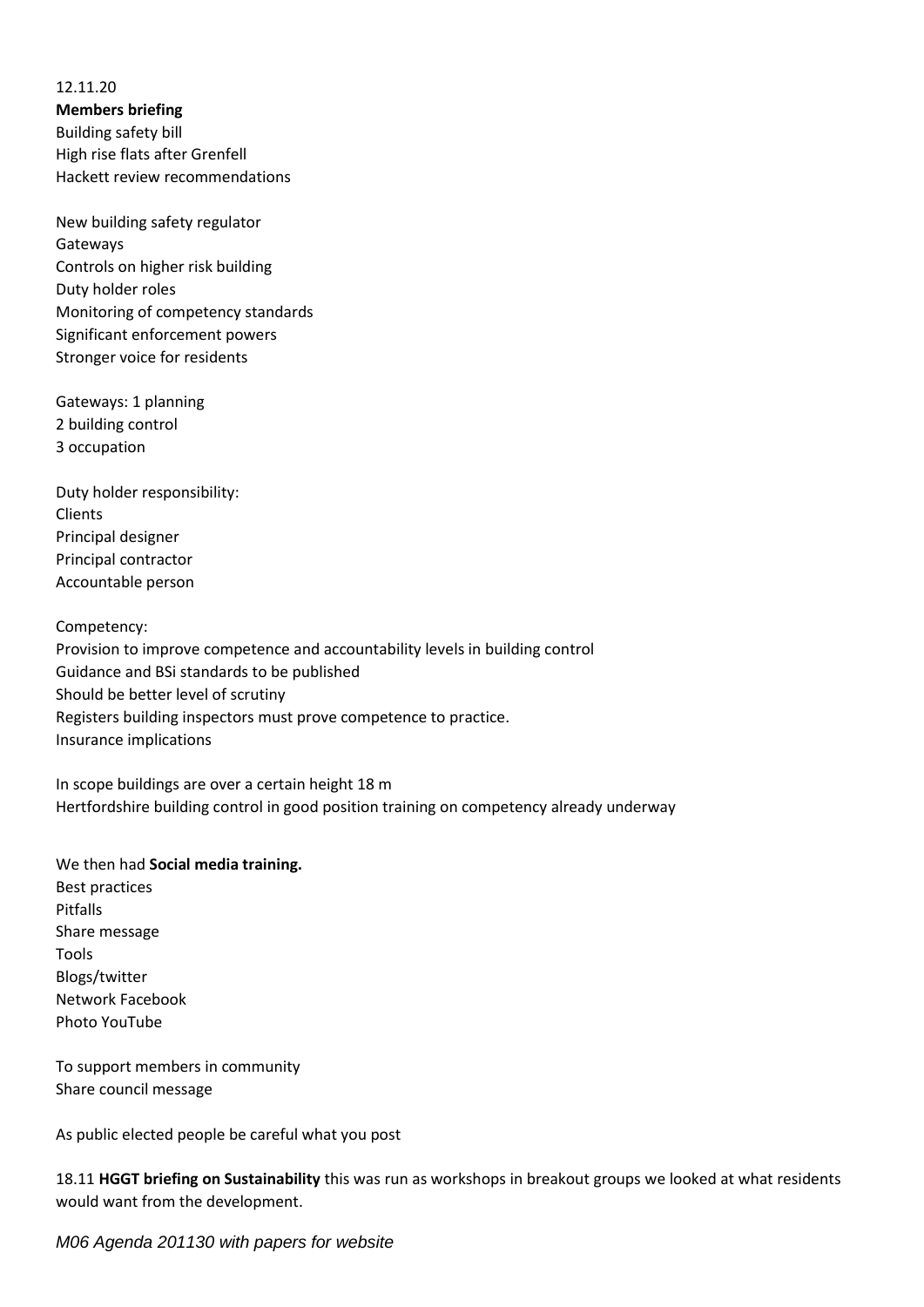Such as ;sustainable transport, good transport links, green open spaces, employment opportunities, leisure facilities and good community activities.

#### 19.11

**Clarion housing** gave a presentation on the different ways they help and support their residents.

Went through how many calls to the neighbourhood response team and what they can offer residents.

The homes team have properties available for homeless in which they liaise with the Housing team from Eat Herts. There are specialist teams for welfare calls and domestic violence.

There was an increase in ASB during lockdown.

Live Smart Team had 20,000 calls they worked with Herts Help delivering food parcels and arranged online activities. There is a new website to engage with a wider range of residents.

Clarion Futures then also went through the different ways they help individuals and communities through apprenticeships , national ambassadors and improving green spaces.

SYPRC was mentioned several times as we have worked with Clarion to fund youth activities.

#### 23.11

DMC training briefing on Hert5 and update on housing numbers in the District Plan.

#### 24.11 **Interfaith meeting**

#### 25.11

Fawbert and Bernard Trust Old Harlow

Finally news that East Herts has bought 13 properties for the homeless.

I'm happy to take questions on the evening.

EH Councillor Ruth Buckmaster

#### **SYPRC report**

At the time of our committee meeting the hall was open and all hirers had come back except Clubacise. As we are now in a second lockdown the centre is closed except for the High Wych Preschool. We wait to see when we reopen how many will restart.

The building survey has been undertaken and report passed to the architects to continue with their plans.

Our other projects i.e. Film Club and Cooking Club have had to be put on hold.

Our next committee meeting is 9<sup>th</sup> December on zoom.

Ruth Buckmaster Chair

RHSO nothing to report

*M06 Agenda 201130 with papers for website*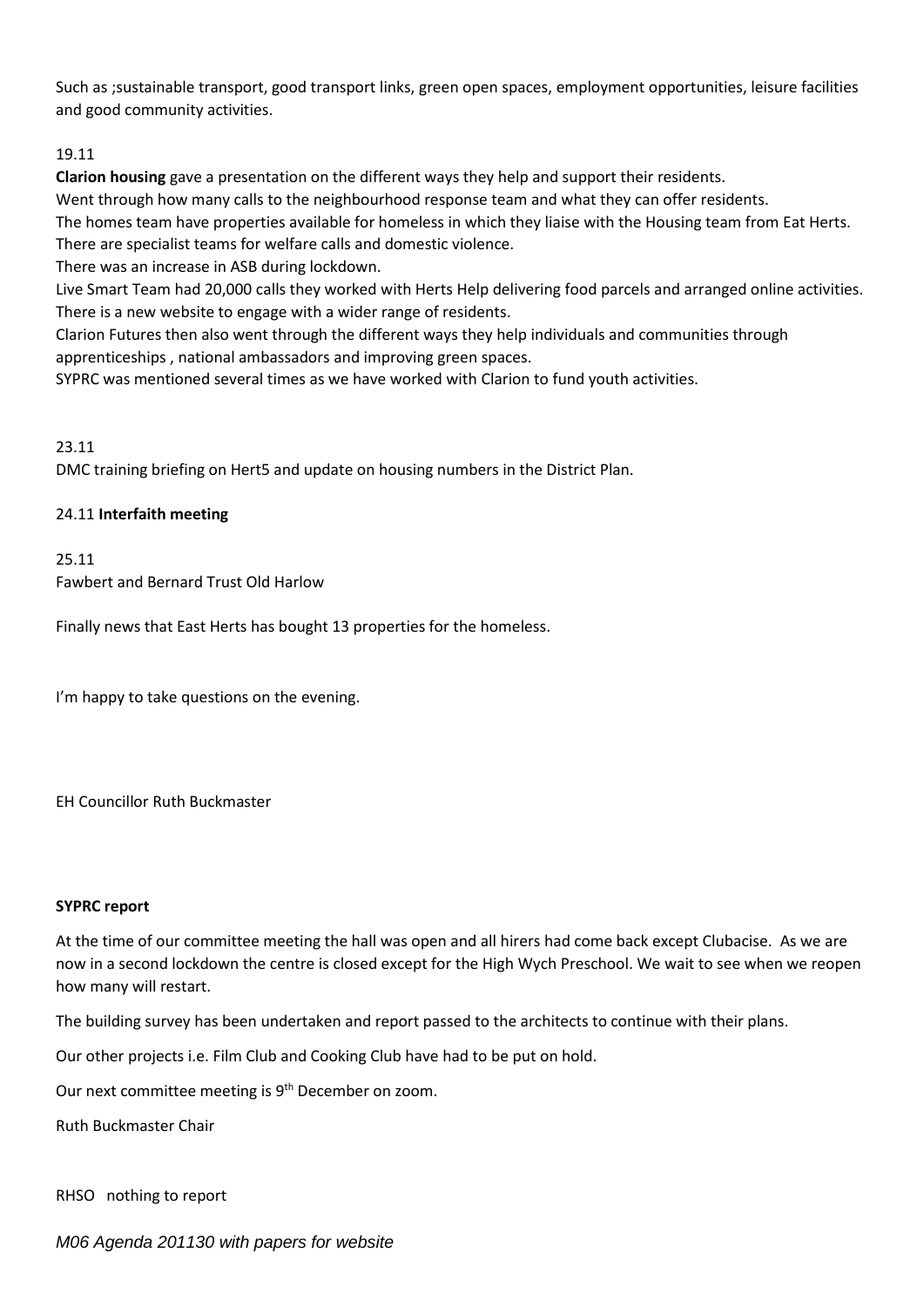# **DISTRICT REPORT – AUDIT AND GOVERNANCE COMMITTEE**

The new corporate plan includes tackling climate change, enhancing community engagement, increasing partnership development, realising the potential from digital and evolving technologies, improving employee effectiveness and performance and last but by no means least responding to the requirements for new ways of working post Covid 19.

The Council is exploring ways to make savings in order to reduce expenditure while continuing to provide a satisfactory level of service to residents. However, the hard fact is that the Council has to make savings of £4m over the next three years. So inevitably there will be cuts in service to make this level of saving.

Recent legislation to s106 funding removed previous restriction on pooling more than 5 contributions on an individual project or towards a single piece of infrastructure, this means that the Council can use funds from several s106 Agreements to fund the same piece of infrastructure regardless of how many planning obligations have already contributed towards it. This provision is being used to help fund the Council's major infrastructure projects including Hartham and Grange Paddocks Leisure Centres and Hertford Theatre.

Sawbridgeworth has benefitted from two infrastructure developments i.e. SAWB 3 – Chalks Farm (£165,253) and SAWB 2 – land north of ~West Road (£287,680). Affordable homes included in s106 Agreement.

# **H.R. REPORT**

District has bought a number of flu vaccination vouchers for staff which had been supported by the previous fall in short-term absence in previous years. It would also assist staff in not confusing Covid symptoms with flu.

The HR Coordinator is supporting the Wellbeing Programme for all staff through the inhouse training budget and by helping to commission and deliver suitable courses to support and develop employee well-being.

National Fitness Day in September was promoted encouraging staff to share how they keep fit and giving ideas how to keep fit, promoting a mindful walk organised by Mind in Mid Herts and offering a free 7 day pass to gyms, swimming pools and fitness classes at Everyone Active.

Angela Alder

November 2020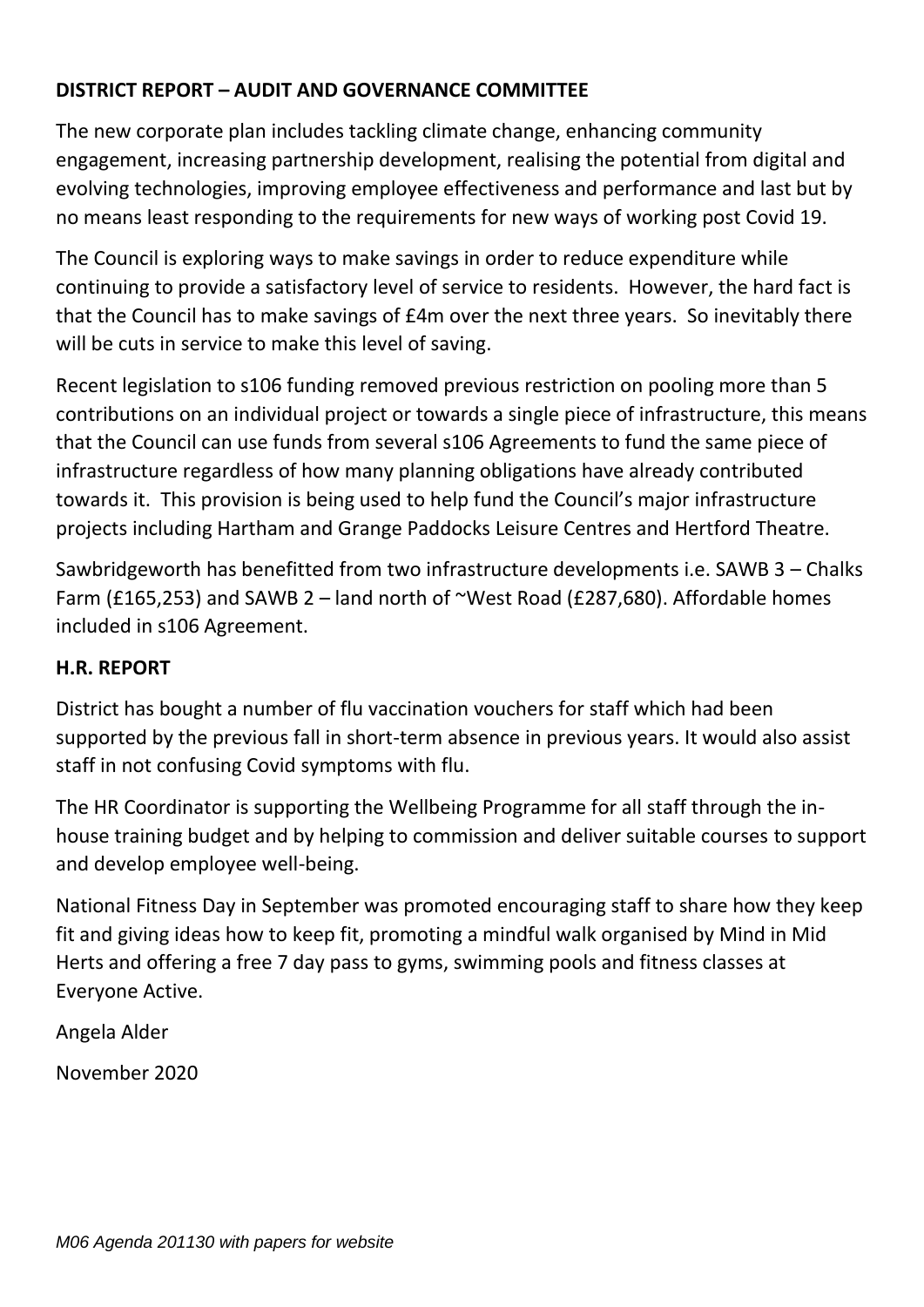### **SAWBRIDGEWORTH TOWN COUNCIL 30 NOVEMBER 2020: REPRESENTATIVES' AND CHAMPIONS' REPORTS**

### **1 SCHOOLS: TOWN COUNCIL BRIEFING AND SCHOOL TOWN COUNCIL MEETINGS.** Postponed until 2021.

### **2 FOOTPATHS, OPEN SPACES AND DOG FOULING**

The incident on the tow path from Station Road to Sheering Mill Lock has been reported to the Canal and Rivers Trust and was covered in the *BS Independent*; the Mayor was already pursuing them re path maintenance and she has now sent a report with photos of the worst spots, following the walks she and I did over the November 14/15 weekend.

Further work on Footpath 21 (Vantorts Play area to Fair Green) and Footpath 32 from Fair Green to London Road may take place next financial year according to HCC. No action on the Fair Green footpath (I reported the degraded surface/trip hazard at residents' request). Japanese knotweed on Footpath/Right of Way 27 dealt with. I've also now reported Footpath 26 from Springhall Lane to Pishiobury, which is a very poor state. HCC is considering resurfacing with crushed concrete.

The Modification Order for Public Bridleway 11 from Tharbies Lodge on West Road and tree preservation orders for the lime trees on the continuation as Footpath 26 awaiting completion. I'm still trying to arrange a meeting with the Farm Manager. Some action has been taken on clearing blocked paths. HCC (Nicholas Maddex) is chasing.

The latter made me aware of the parish paths partnership (P3) which has apparently been going for 20 years plus! Town Council or community groups could apply for up to £1000 per year to improve or promote public rights of way. Sawbridgeworth was fully involved earlier through Cllr Brian Rochester, and received regular sums to produce leaflets, interpretation boards, and the cost of Brian's regular mowing.

There is no longer a separate budget for this, but sums can be allocated from HCC's 'normal' budget for schemes put forward by towns/parishes. The scheme will also now be targeted more specifically at green travel, for example routes which have the potential for greater use on foot or bicycle from, for example, the edge of a town or village to a school, church, shops, bus stop, etc. Works to firm up a soft surface, replace stiles with gates or gaps, etc., might be relevant.

I raised the Slow Ways [\(https://slowways.uk/\)](https://slowways.uk/) initiative with Nicolas and its relevance to us. The aim of this is to draft a new national network of 7,000 Slow Ways walking routes that connect all Great Britain's towns and cities as well as thousands of villages. They plan to recruit 10,000 volunteers to walk, check and review these Slow Ways routes.

There is the potential to add improvements to the network to the 2017 HCC Rights of Way Improvement Plan<sup>1</sup>, which is a live document. We of course now have a Hertfordshire Eastern Area Growth and Transport Plan<sup>2</sup> for consultation (which I hope we will respond to as a Council). We need to have a closer look to see how effectively this addresses improvements to cycling and walking for us and the connectivity of the local network.

<sup>1</sup> [https://www.hertfordshire.gov.uk/media-library/documents/environment-and-planning/countryside-access-and](https://www.hertfordshire.gov.uk/media-library/documents/environment-and-planning/countryside-access-and-management/rights-of-way/improvement-plans/rights-of-way-improvement-plan-201718-202728.pdf)[management/rights-of-way/improvement-plans/rights-of-way-improvement-plan-201718-202728.pdf](https://www.hertfordshire.gov.uk/media-library/documents/environment-and-planning/countryside-access-and-management/rights-of-way/improvement-plans/rights-of-way-improvement-plan-201718-202728.pdf)

<sup>2</sup> [https://www.hertfordshire.gov.uk/media-library/documents/about-the-council/consultations/highways/east-gtp](https://www.hertfordshire.gov.uk/media-library/documents/about-the-council/consultations/highways/east-gtp-prospectus.pdf)[prospectus.pdf](https://www.hertfordshire.gov.uk/media-library/documents/about-the-council/consultations/highways/east-gtp-prospectus.pdf)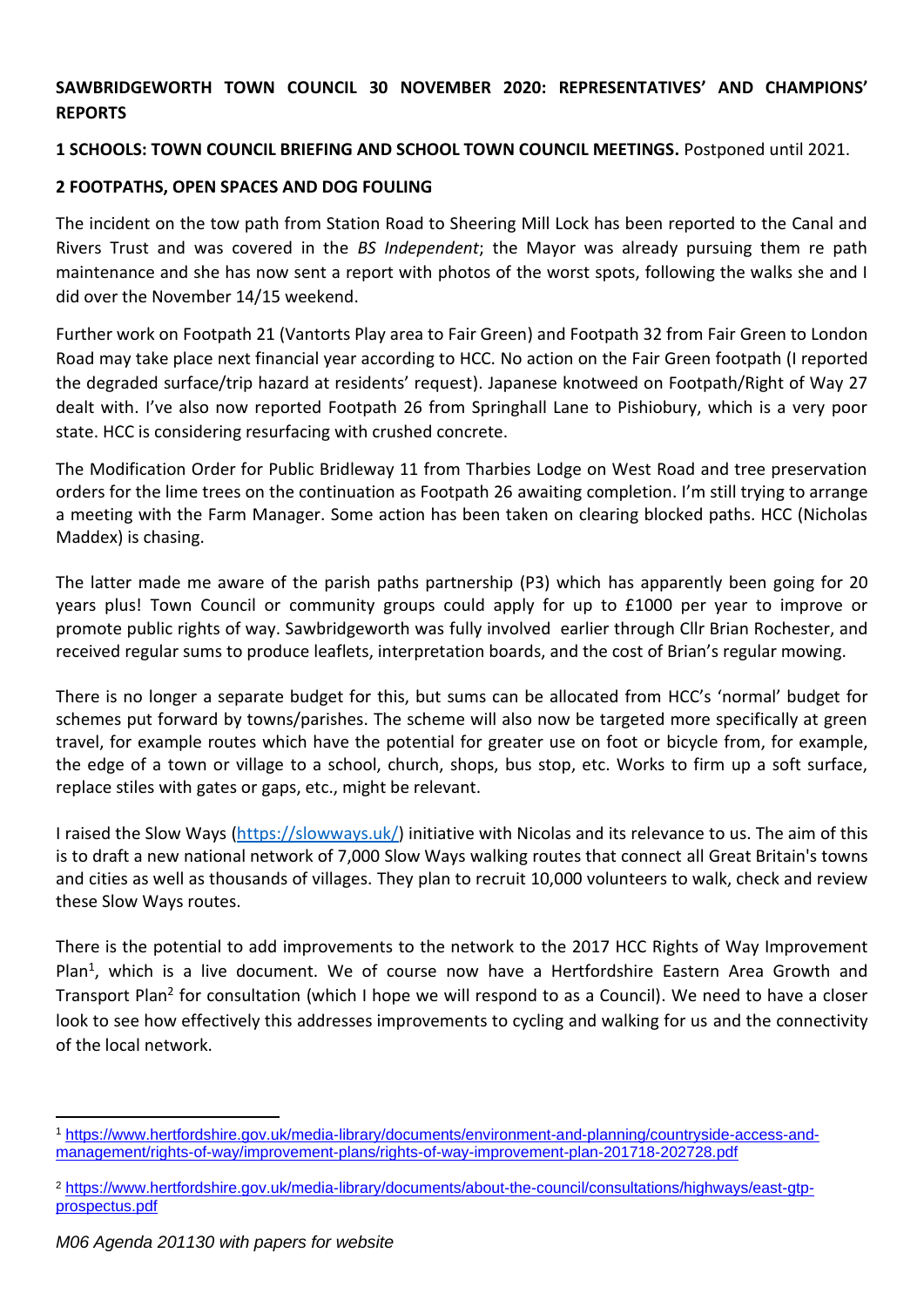**Open Spaces.** Bob Reed reports progress on Pishiobury's long-overdue Local Nature Reserve application: Natural England has a declaration from Rowan Perrin from EHDC, submitted on 5 October. They are going to 'action' the declaration ASAP and Pishiobury will then be entered onto the national database, where people can do a search and find it. They are going to let Bob know when this has taken place and we shall be able to view our LNR at last (and celebrate)! It is not clear exactly where the hold-up has been. Thanks to our County and District Councillors for also chasing this up.

**Dog fouling.** Few incidents reported to EHDC, only a dozen between January and 20 October, but it is still an issue. I and my lady volunteers are looking into developing a version of the Keep Scotland Beautiful 'turd tag' campaign, in liaison with EHDC.

**3 Town twinning.** We have arranged a Zoom meeting and quiz on 27 November.

**4 Sustainable Sawbridgeworth.** We continue to meet via Zoom and promote refill/recycling opportunities (plastic free shopping) locally via the Budgens community noticeboard, our Facebook page and the Flyer. There is an opportunity here to link up with our shop local campaign by promoting shops that do refills etc.

### **David Royle 221120**